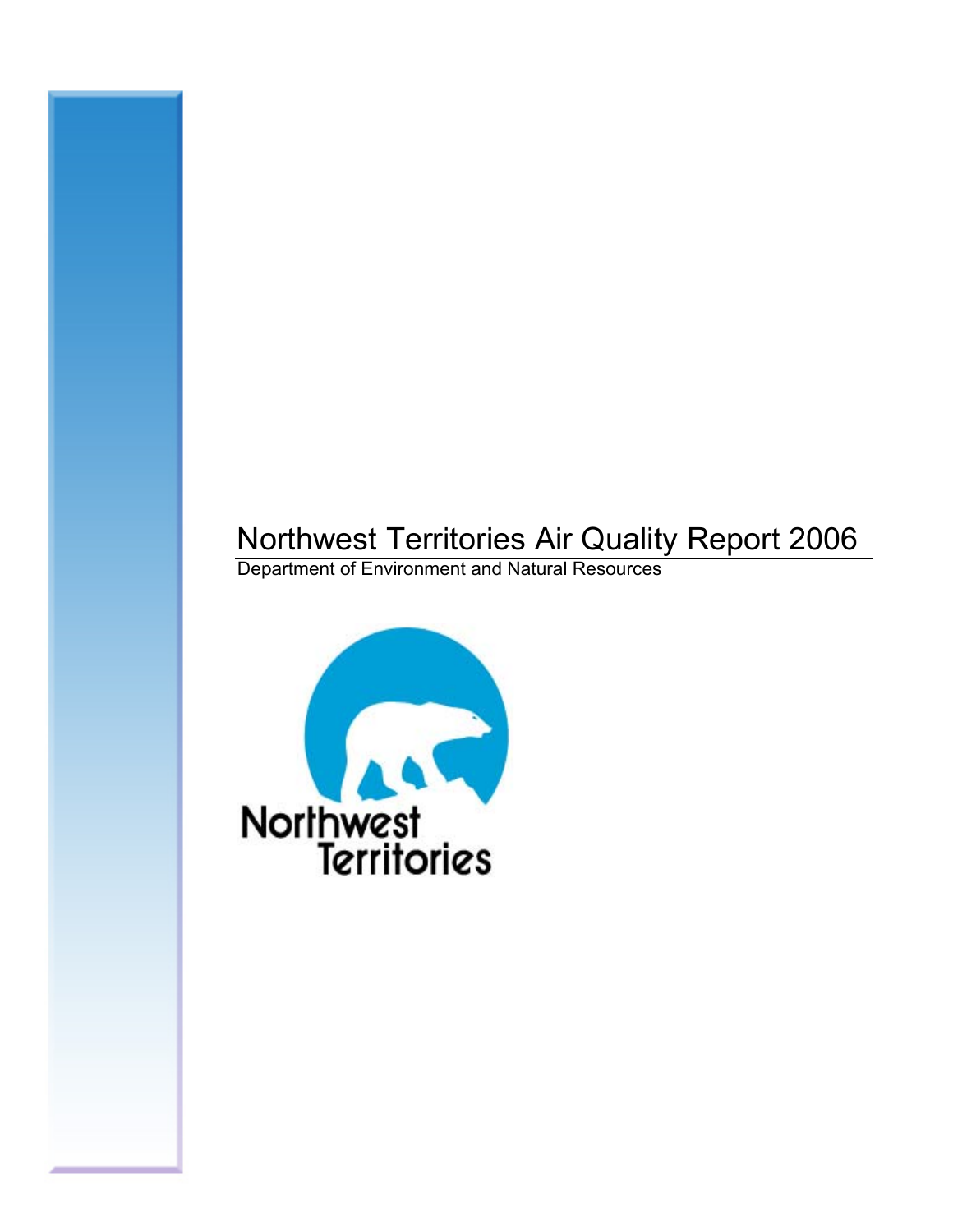# **Table of Contents**

| Appendices |  |
|------------|--|
|            |  |
|            |  |
|            |  |
|            |  |
|            |  |
|            |  |
|            |  |
|            |  |
|            |  |
|            |  |
|            |  |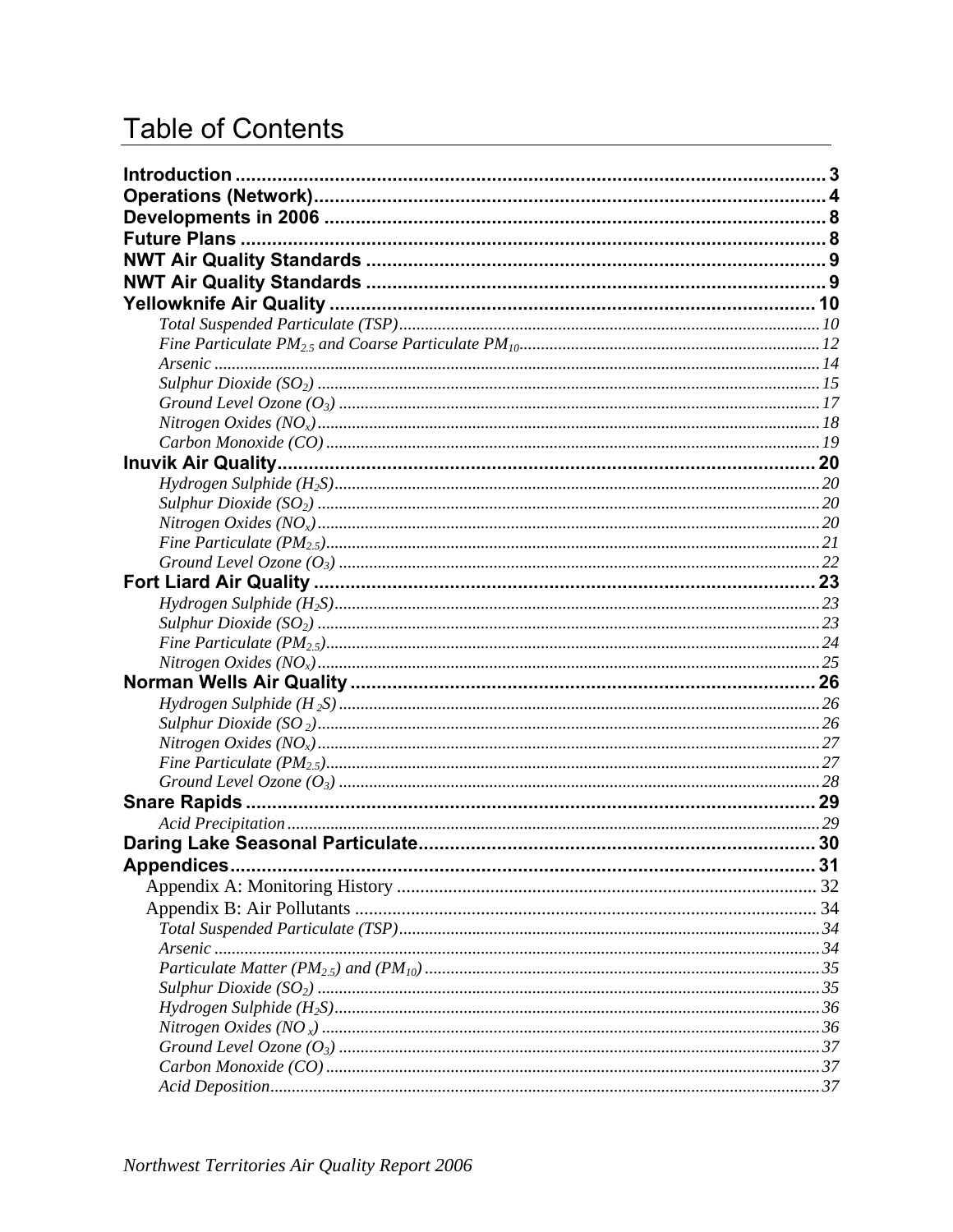### <span id="page-2-0"></span>**INTRODUCTION**

The Environmental Protection Division (EPD) of the Department of Environment and Natural Resources (ENR) monitors air quality in the Northwest Territories. ENR maintains and operates the NWT Ambient Air Quality Monitoring Network, consisting of four monitoring stations located in Yellowknife, Fort Liard, Norman Wells and Inuvik. Each station is capable of continuously sampling and analysing a variety of air pollutants and meteorological conditions. The Yellowknife station is operated in partnership with the National Air Pollution Surveillance (NAPS) program – a joint federal/provincial/territorial monitoring network tracking urban air quality trends throughout Canada.

ENR also monitors acid precipitation at Snare Rapids in cooperation with the Canadian Air and Precipitation Monitoring Network (CAPMoN) and conducts seasonal particulate sampling at Daring Lake.

The 2006 Annual Air Quality Report summarizes the air quality information collected in 2006, along with some discussion of trends. The report also provides information on network operations, the air pollutants monitored and the air quality standards used in assessing the monitoring results.

After reading this report, if you have questions or require further information you can contact:

Environmental Protection Division Department of Environment and Natural Resources Government of the Northwest Territories P.O. BOX 1320 Yellowknife, NT X1A 2L9

Telephone: (867) 873-7654 Facsimile: (867) 873-0221

This report is also available on the Internet at [www.enr.gov.nt.ca/eps/environ.htm](http://www.enr.gov.nt.ca/eps/environ.htm).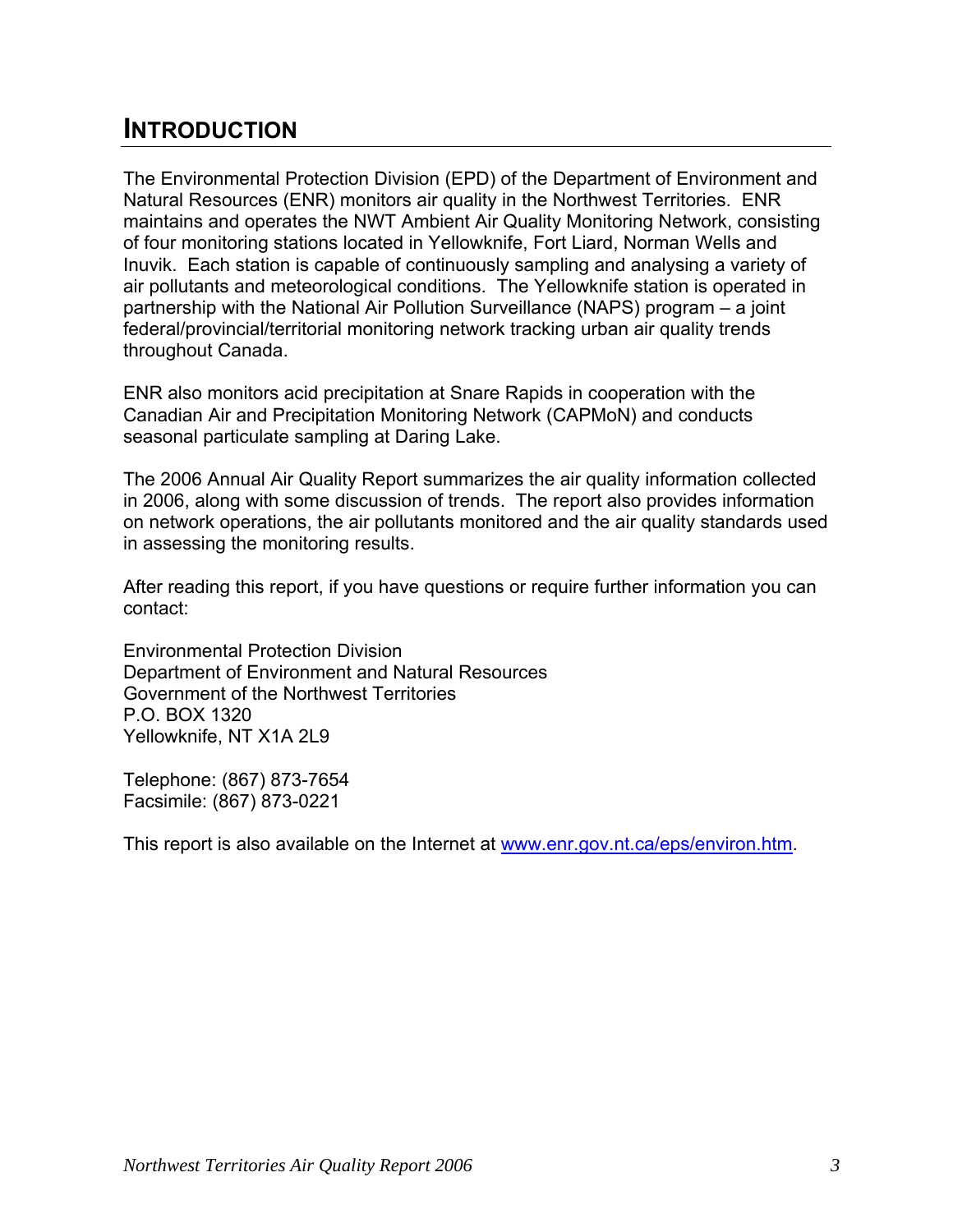### <span id="page-3-0"></span>**OPERATIONS (NETWORK)**



The NWT Air Quality Monitoring Network consists of four permanent monitoring stations located in Yellowknife, Inuvik, Fort Liard and Norman Wells. The stations are climate controlled trailers and include state of the art monitoring equipment capable of continuously sampling and analysing a variety of air pollutants and meteorological conditions. Pollutants monitored vary by station but include sulphur dioxide  $(SO<sub>2</sub>)$ , hydrogen sulphide  $(H<sub>2</sub>S)$ , fine particulate ( $PM<sub>2.5</sub>$ ), particulate  $(PM_{10})$ , ground level ozone  $(O_3)$ , carbon monoxide (CO) and nitrogen oxides  $(NO_x)$  as well as wind speed, wind direction and temperature. For additional

information on air pollutants see **Appendix B**. **Table 1** shows the breakdown of the NWT air monitoring network by substances and meteorological parameters monitored at each station.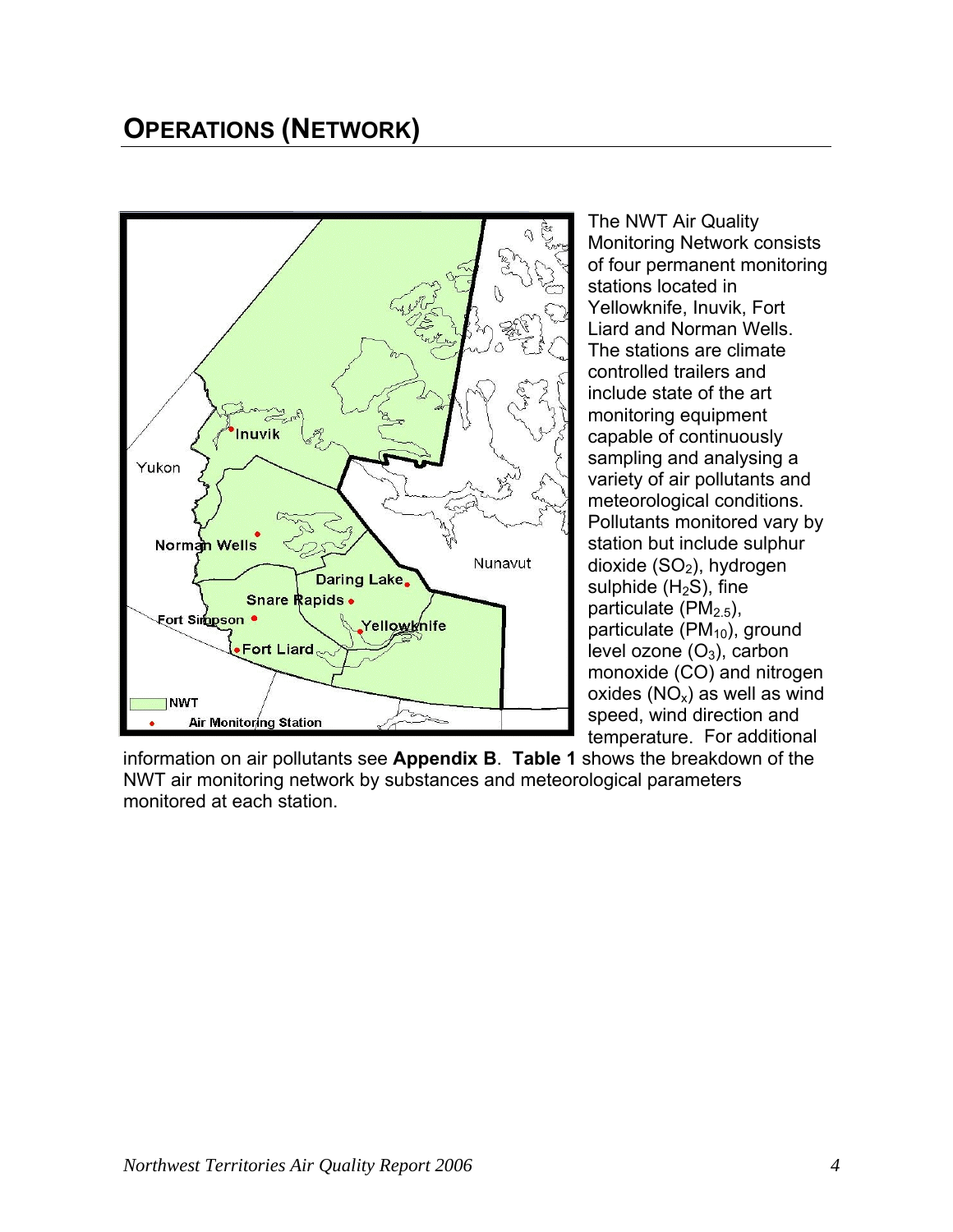| <b>Substances Monitored by Station</b> |                                     |                                          |                                                   |                                          |                                     |                                         |                         |                      |                                         |                        |                 |
|----------------------------------------|-------------------------------------|------------------------------------------|---------------------------------------------------|------------------------------------------|-------------------------------------|-----------------------------------------|-------------------------|----------------------|-----------------------------------------|------------------------|-----------------|
| <b>Stations</b>                        | <b>Particulate</b><br><b>Matter</b> |                                          | <b>Gaseous</b>                                    |                                          |                                     |                                         |                         | Precipitation        | Meteor-<br>logical<br><b>Monitoring</b> |                        |                 |
|                                        |                                     |                                          |                                                   |                                          |                                     |                                         |                         |                      |                                         |                        |                 |
|                                        | Particulate<br><b>CSL</b>           | Particulate<br>Fine<br>PM <sub>2.5</sub> | Particulate<br>$\blacksquare$<br>PM <sub>10</sub> | Dioxide<br>Sulphur<br>$\mathbf{\hat{S}}$ | Sulphide<br>Hydrogen<br>$F_{2}^{2}$ | Nitrogen Oxides<br>$\check{\mathbf{Q}}$ | Ground Level Ozone<br>ő | Carbon Monoxide<br>8 | <b>Acidic Deposition</b>                | Wind Speed & Direction | Air Temperature |
| Yellowknife                            | $\sqrt{}$                           | $\sqrt{}$                                | $\sqrt{}$                                         | $\sqrt{ }$                               |                                     | $\sqrt{ }$                              | $\sqrt{}$               | $\sqrt{ }$           |                                         | $\sqrt{ }$             | $\sqrt{ }$      |
| <b>Inuvik</b>                          |                                     | $\sqrt{}$                                | $\sqrt{}$                                         | V                                        | $\sqrt{ }$                          | $\sqrt{ }$                              | $\sqrt{}$               |                      |                                         | $\sqrt{ }$             | $\sqrt{}$       |
| <b>Norman Wells</b>                    |                                     | $\sqrt{ }$                               |                                                   | $\sqrt{ }$                               | $\sqrt{}$                           | $\sqrt{}$                               | $\sqrt{}$               |                      |                                         | $\sqrt{ }$             | $\sqrt{ }$      |
| <b>Fort Liard</b>                      |                                     | $\sqrt{ }$                               |                                                   | $\sqrt{}$                                | $\sqrt{ }$                          | $\sqrt{ }$                              |                         |                      |                                         | $\sqrt{ }$             | $\sqrt{2}$      |
| <b>Snare Rapids</b>                    |                                     |                                          |                                                   |                                          |                                     |                                         |                         |                      | $\sqrt{}$                               |                        |                 |
| <b>Daring Lake</b>                     |                                     | $\sqrt{}$                                |                                                   |                                          |                                     |                                         |                         |                      |                                         |                        | V               |

Using a sophisticated data acquisition system (DAS) and communications software, data from each station is automatically transmitted every hour via telephone line and government intranet to ENR headquarters in Yellowknife, allowing almost real time review of community air quality by ENR staff. The data also undergoes a series of 'on the fly' validity checks before being archived by ENR's data management, analysis and reporting system.

The Yellowknife station adjacent to Sir John Franklin High School is part of a larger national network that monitors the common or criteria air pollutants in urban centres across Canada. The National Air Pollution Surveillance (NAPS) Network is a joint federal/provincial/territorial program, incorporating 152 stations located in 55 cities, that monitor the same particulate and gaseous substances as those sampled in Yellowknife. Yellowknife data along with data from other cities is summarized and assessed, with results published in the NAPS annual data reports available at: [http://www.etc-cte.ec.gc.ca/publications/napsreports\\_e.html](http://www.etc-cte.ec.gc.ca/publications/napsreports_e.html) .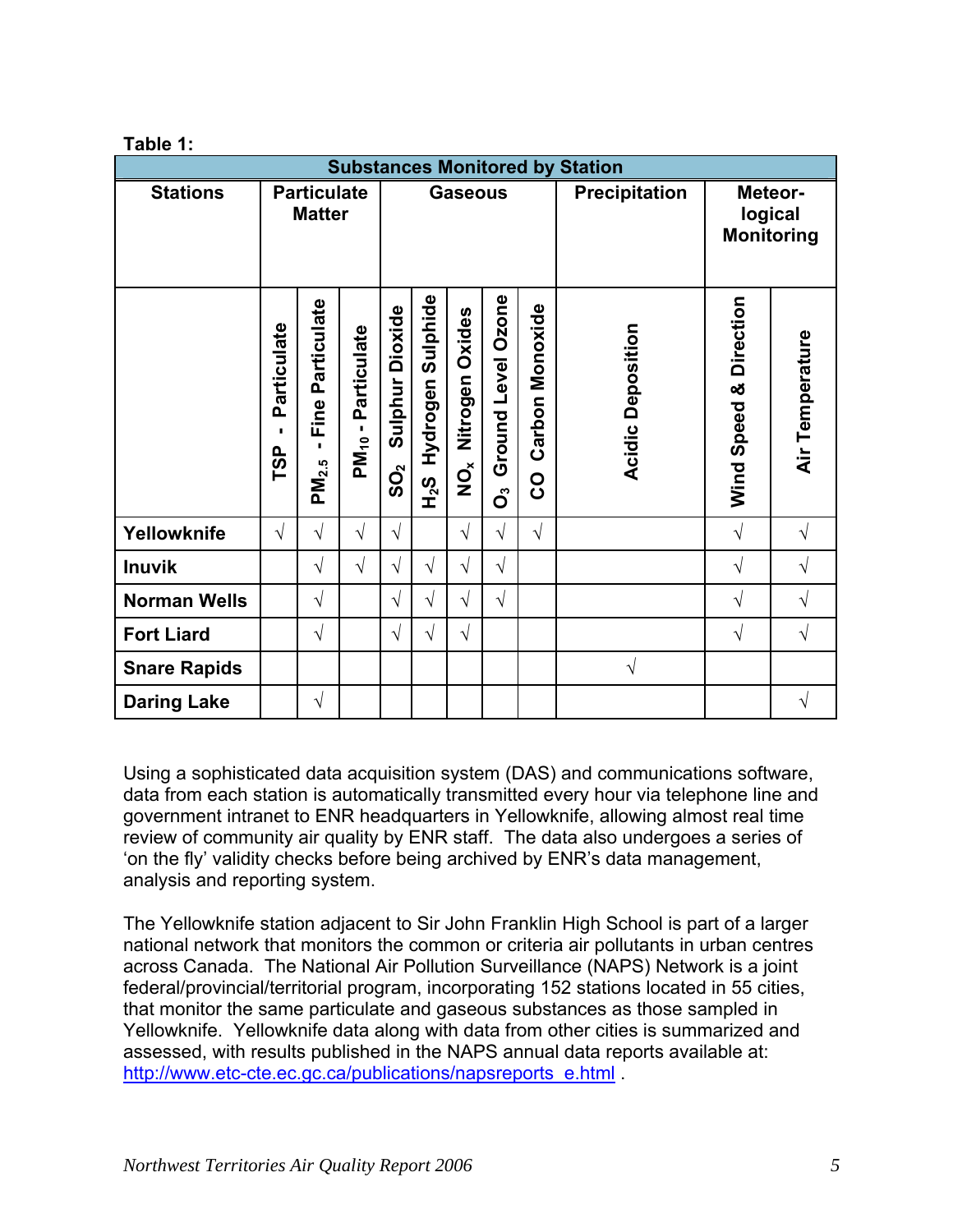The NAPS Network has a stringent quality assurance/quality control (QA/QC) program that ensures Canada-wide data is comparable. Participation in the NAPS program requires ENR to follow these QA/QC procedures at the Yellowknife site, and ENR, in turn, applies these procedures at the other stations.

The Fort Liard, Norman Wells and Inuvik stations are Territorial stations that were set up in response to increasing resource development activity in the NWT and the potential for the associated emissions to affect air quality. The primary objective of these stations is to establish baseline levels of  $SO_2$ ,  $H_2S$ ,  $NO_x$ ,  $O_3$  and PM ahead of development, as well as track the trends and cumulative impacts from source emissions should they occur.

ENR, with assistance from NWT Power Corporation staff, operates an acid precipitation collector at the Snare Rapids hydro-electric site. Daily rain and snow samples are collected and forwarded to the Canadian Air and Precipitation Monitoring Network (CAPMoN) for analysis. CAPMoN is a non-urban monitoring network with 28 measurement sites in Canada and one in the United States. Unlike NAPS, CAPMoN locates sites to limit the effect of anthropogenic sources. Most sites are remote and data is considered representative of background values.

ENR collects fine particulate data at the Daring Lake Tundra Ecosystem Research Station during the summer to establish typical background concentrations in the NWT. This research station is part of a circumpolar initiative called the Polar Continental Shelf Project and is designed as a research facility to conduct long-term research and monitoring of the tundra ecosystem.

**Table 2** shows all of the various government affiliations involved with all of the monitoring stations.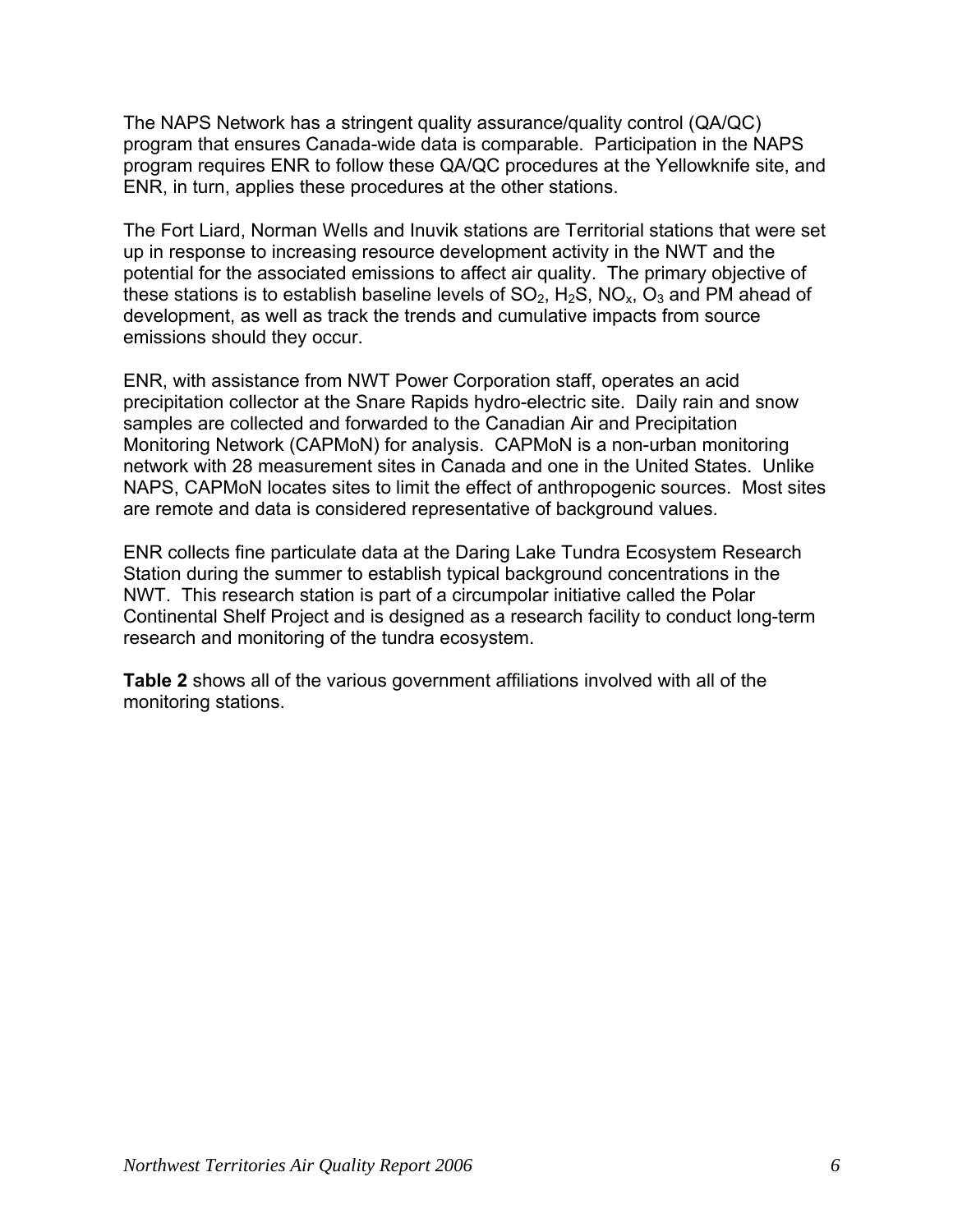#### **Table 2:**

| Environnement<br>Canada               |  |  |
|---------------------------------------|--|--|
|                                       |  |  |
| <b>Northwest Territories stations</b> |  |  |
|                                       |  |  |
| Canadian Air and Precipitation        |  |  |
|                                       |  |  |
| Environnement<br>Canada               |  |  |
|                                       |  |  |
|                                       |  |  |
|                                       |  |  |

Air quality monitoring in the NWT has evolved over time, beginning with a single TSP monitor in Yellowknife back in 1974, and progressing through various monitoring locations and equipment to reach the current stage of development. **Appendix A** traces the history of air quality monitoring in the NWT.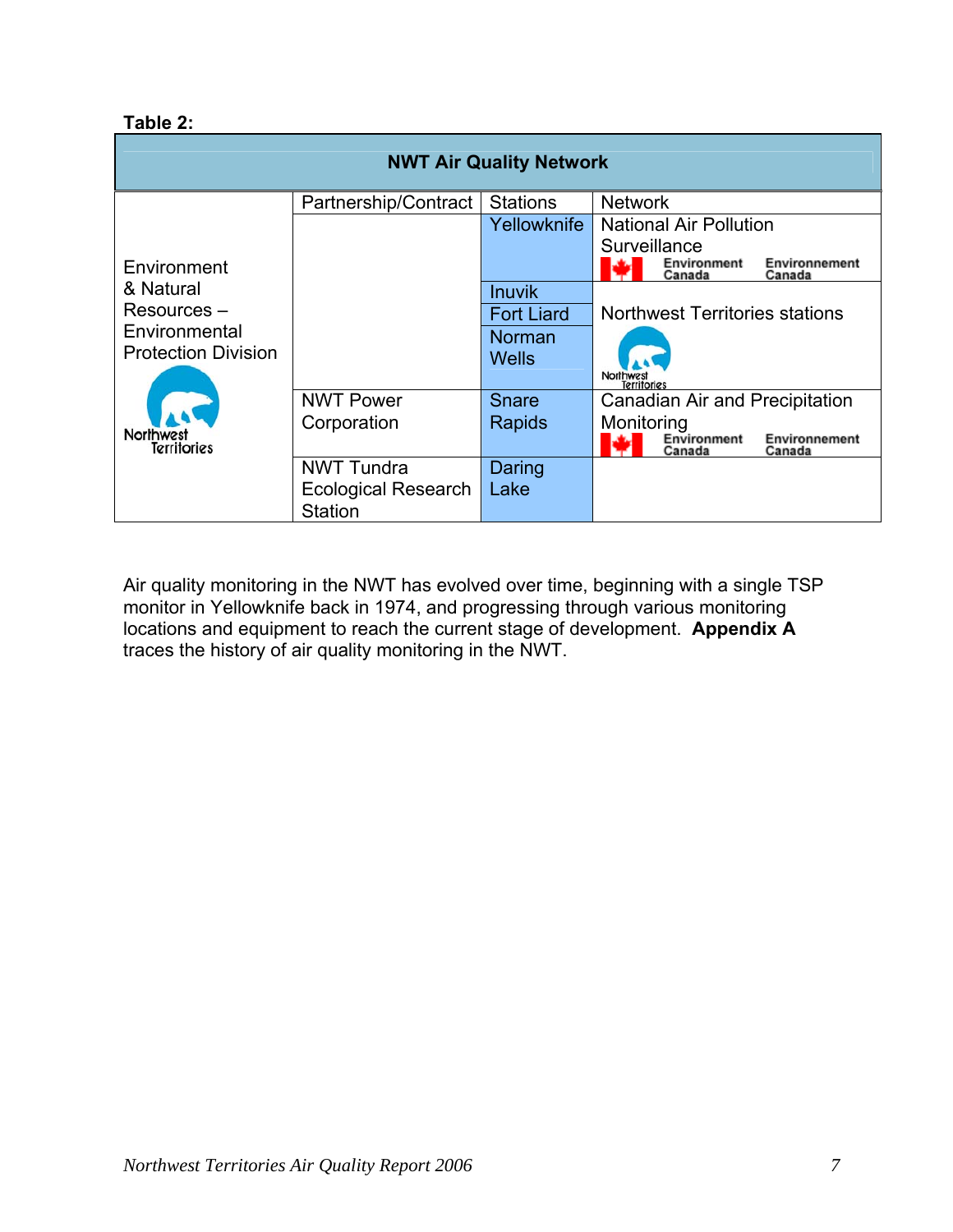### <span id="page-7-0"></span>**DEVELOPMENTS IN 2006**

In 2006, the upgrading of the NWT air quality monitoring network continued with the addition of monitoring equipment as follows:

- Yellowknife A BAM Particulate Matter ( $PM_{10}$ ) monitor was installed and began collecting data in April.
- Inuvik A BAM Particulate Matter  $(PM_{10})$  monitor was installed and began collecting data in October.

The Partisol sampler operated for its first full year at the Sir John Franklin air monitoring trailer.

ENR completed the first phase of the Air Quality Monitoring Network web site and officially released it "live" on the government server. The website is available at: <http://lisin.rwed-hq.gov.nt.ca/NWTAQ/NetworkSummary.aspx>and links with the data management, analysis and reporting system to provide public access to 'almost realtime' air quality data for each monitoring location. Access to archived data is available by querying the database using web-based tools. The web site also provides additional information on the Government of the Northwest Territories (GNWT) Air Quality Monitoring Network, air pollutants, monitoring equipment, as well as links to monitoring information collected in other jurisdictions.

### **FUTURE PLANS**

Improvements will be made to the Air Quality Monitoring Network web site based on user comments and feedback. The scope of the work includes database related modifications as well as web design improvements. The ultimate goal is to produce a web site that will provide useful and meaningful information to a broad range of users and be as intuitive as possible.

Continuous  $PM_{10}$  monitors will be added to the Norman Wells and Fort Liard stations to complete the particulate monitoring installations throughout the network.

The  $O_3$  analyser scheduled for installation last year in Fort Liard will be installed this summer.

At the beginning of 2007, the Inuvik station was accepted as a designated NAPS network monitoring station – the most northerly station in the NAPS program. As part of the designation, the NAPS program has provided an ultra-low level CO analyser which is scheduled for installation this summer.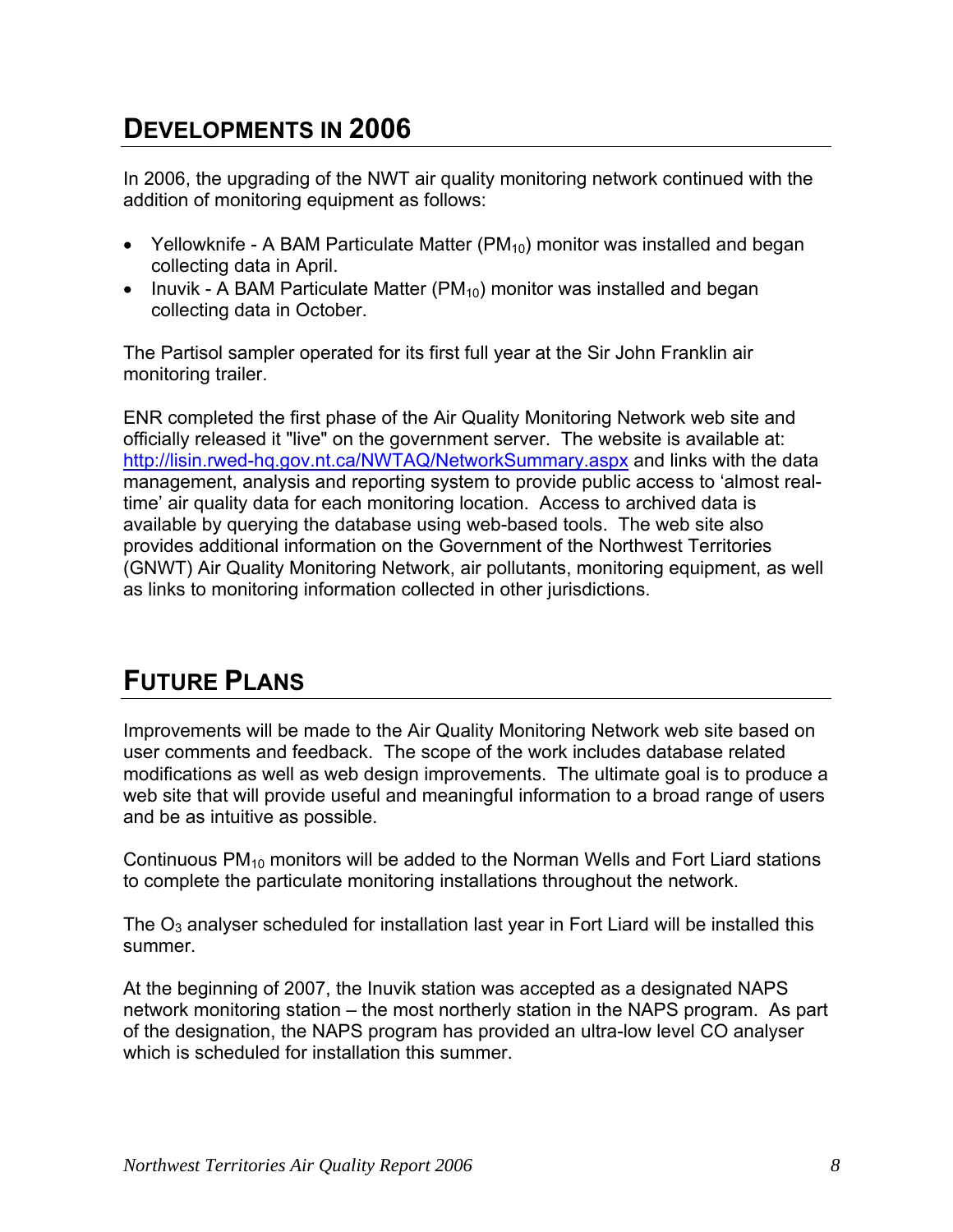### <span id="page-8-0"></span>**NWT AIR QUALITY STANDARDS**

The Government of the NWT has adopted a number of concentration limits for protection of ambient (outdoor) air quality in the NWT. These limits apply to selected pollutants and are contained in the Guideline for Ambient Air Quality Standards in the Northwest Territories, established under the *NWT Environmental Protection Act*. They are summarized in **Table 3** below.

The NWT standards are used in the assessment of air quality monitoring data as well as determining the acceptability of emissions from proposed and existing developments. Where NWT standards are not available for a particular pollutant, the Canadian National Ambient Air Quality Objectives (national standards) or limits established in other jurisdictions are used.

| <b>NWT Ambient Air Quality Standards</b>               |                                         |                                       |  |
|--------------------------------------------------------|-----------------------------------------|---------------------------------------|--|
| <b>Parameter and Standard</b>                          | <b>Concentration</b><br>$(\mu g/m^3)^*$ | <b>Concentration</b><br>$(ppbv)^{**}$ |  |
| Sulphur Dioxide (SO <sub>2</sub> )                     |                                         |                                       |  |
| 1-hour average                                         | 450                                     | 172                                   |  |
| 24-hour average                                        | 150                                     | 57                                    |  |
| Annual arithmetic mean                                 | 30                                      | 11                                    |  |
| Ground Level Ozone $(O_3)$<br>8-hour running average   | 127                                     | 65                                    |  |
| Total Suspended Particulate (TSP)                      |                                         |                                       |  |
| 24-hour average                                        | 120                                     |                                       |  |
| Annual geometric mean                                  | 60                                      |                                       |  |
| Fine Particulate Matter ( $PM2.5$ )<br>24-hour average | 30                                      |                                       |  |

#### **Table 3:**

\* Micrograms per cubic metre

\*\* Parts per billion by volume

The Guideline for Ambient Air Quality Standards in the Northwest Territories provides additional information on the application of the NWT standards and the pollutants of concern. For additional information on air pollutants see **Appendix B**.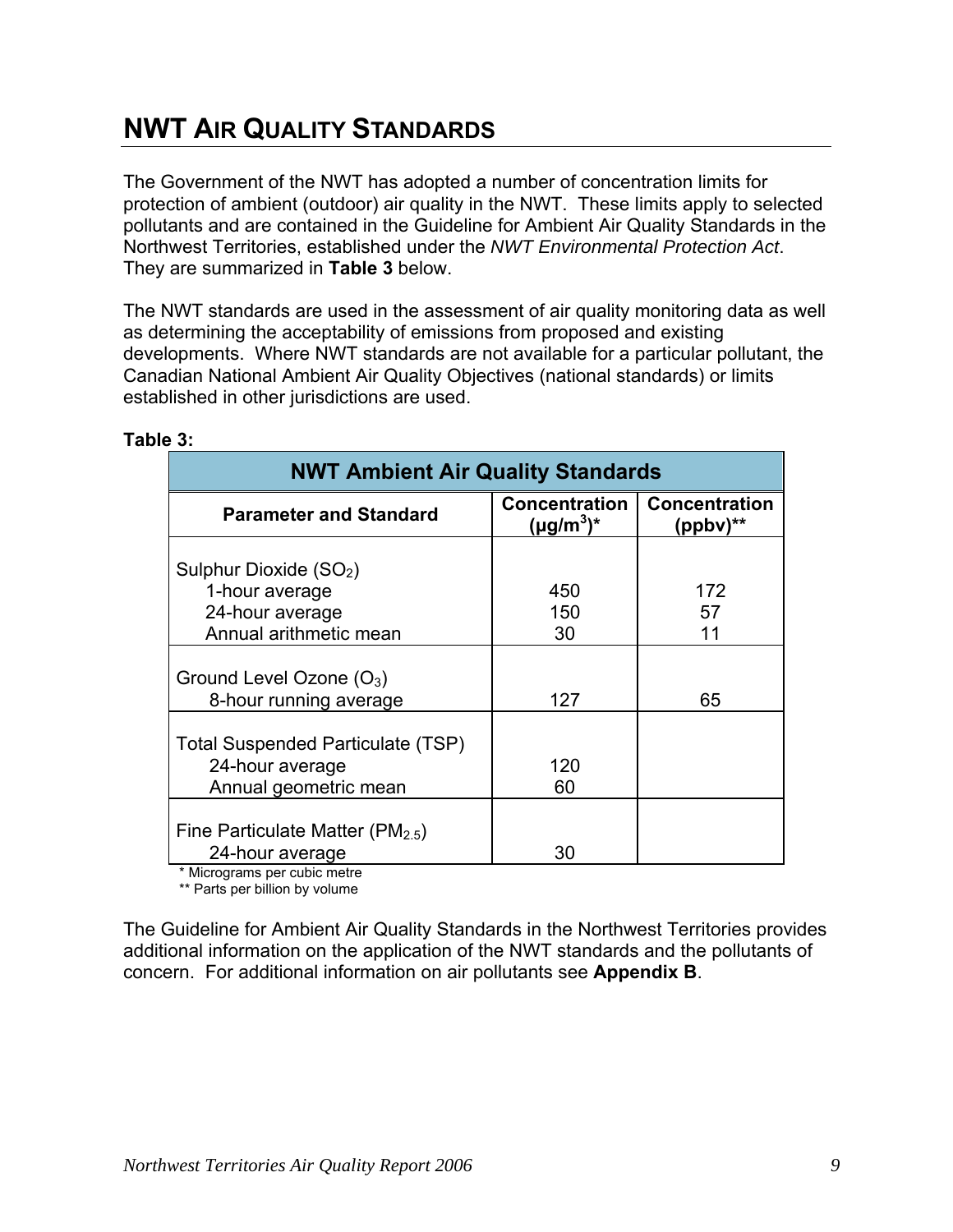## <span id="page-9-0"></span>**YELLOWKNIFE AIR QUALITY**



ENR, in partnership with the Canadian NAPS, operates the air quality monitoring station in Yellowknife.

This station is located at the Sir John Franklin High School and continuously monitors all criteria air pollutants  $O_3$ ,  $SO_2$ ,  $NO_x$ ,  $CO$ , TSP and fine particulate ( $PM_{2.5}$ ). Coarse particulate ( $PM_{10}$ ), was added to the monitoring program in April 2006. The station also monitors wind speed, wind direction, and temperature which greatly assist in identifying possible sources of unusual or elevated readings.

A second station, located on the roof of the Post Office was closed at the end of 2005 and the equipment, consisting of a TSP (dust) High

Volume sampler (Hi-Vol) and a Partisol Dichotomous fine particulate sampler, moved to the Sir John Franklin High School station. Hi-vol data was collected concurrently at both sites for two years (2004 and 2005) to check comparability of readings between the sites.

The air quality monitoring results from the consolidated station at Sir John Franklin are discussed in the following sections, with historical particulate data from the old Post Office site included where applicable.

#### *TOTAL SUSPENDED PARTICULATE (TSP)*

Yellowknife's greatest source of TSP is dust from roads, especially in the spring when the snow cover disappears and exposes winter sand and gravel applications on city streets to the effects of wind and vehicle disturbance. Forest fires, mining activities and combustion products from vehicles, heating and electricity generation also raise TSP levels.

Every six days on a predetermined schedule, TSP samples are collected over a 24-hour period (midnight to midnight) using a Hi-Vol air sampler. The sampler draws a measured volume of air through a filter to collect the suspended particulate. The filters are sent to Environment Canada's NAPS laboratory in Ottawa for analysis. TSP is measured as the weight of the particles collected on the filter divided by the volume of air drawn through the filter. Results are expressed in micrograms of particulate per cubic metre of air ( $\mu$ g/m<sup>3</sup>). Arsenic levels are also determined in the samples collected.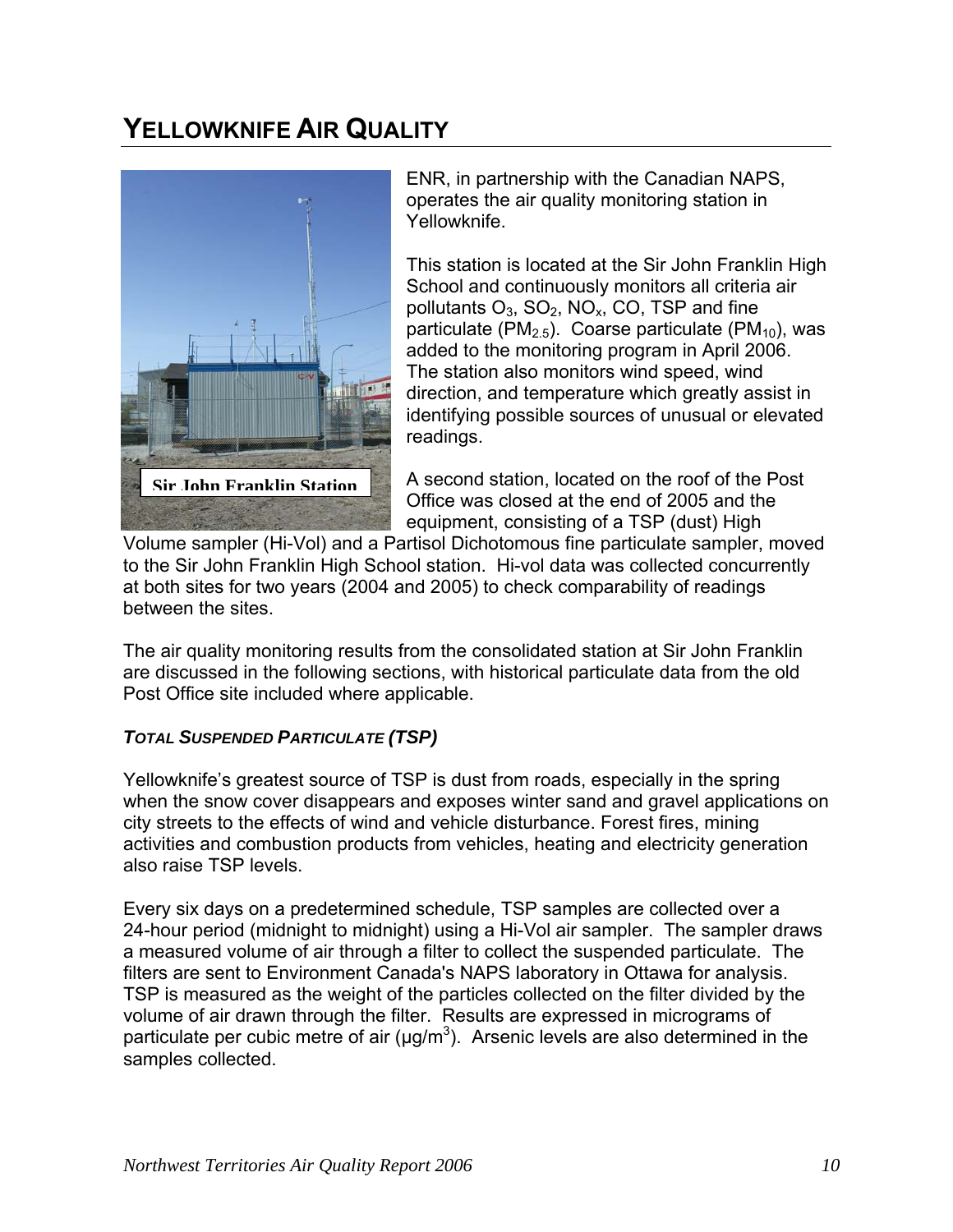#### **Table 4:**

|                        |            | <b>Sir John Franklin</b> |            |
|------------------------|------------|--------------------------|------------|
|                        | 2005       | 2005                     | 2006       |
| $\mu$ g/m <sup>3</sup> | <b>TSP</b> | Arsenic                  | <b>TSP</b> |
| Highest (24-<br>hr.)   | 151        | 0.04                     | 90         |
| Lowest (24-<br>hr.)    | 2          |                          | 3          |
| Annual<br>Average      | 20         | .001                     | 19         |

Fifty-six Hi-Vol air samples were collected during 2006. **Table 4** summarizes the 2005 and 2006 TSP results including the annual average (geometric mean) as well as the 2005 arsenic results. The 2006 arsenic data was not available for the release of this report due to analytical delays at the NAPS laboratory.

The bars in **Figure 1** track annual average TSP levels in Yellowknife over the last decade (Post Office station 1995-2005; Sir John Franklin station 2006). In 2006, the annual average was 19µg/m<sup>3</sup>. This is the lowest annual level ever recorded in Yellowknife and is well below the NWT annual standard of 60 $\mu$ g/m<sup>3</sup>.



**Figure 1:** The line in **Figure 1** shows the number of times during the year that the NWT 24-hour standard (120µg/m $3)$ was exceeded. There were no exceedances in 2006 as compared to 2 in 2005.

> Since the early 1990's, dust conditions in Yellowknife have improved - largely due to the City of Yellowknife's efforts to clean roads throughout the spring and summer as well as ongoing paving of graveled areas. Overall there is a downward trend in annual TSP levels. It

is likely that the slight increases seen in the 2003 and 2004 data simply reflect the typical annual variations due to weather conditions and the intermittent sampling schedule**.** 

**Figure 2** tracks the average TSP level for each month for the last five years and clearly demonstrates the effects of springtime dust events. 2006 monthly averages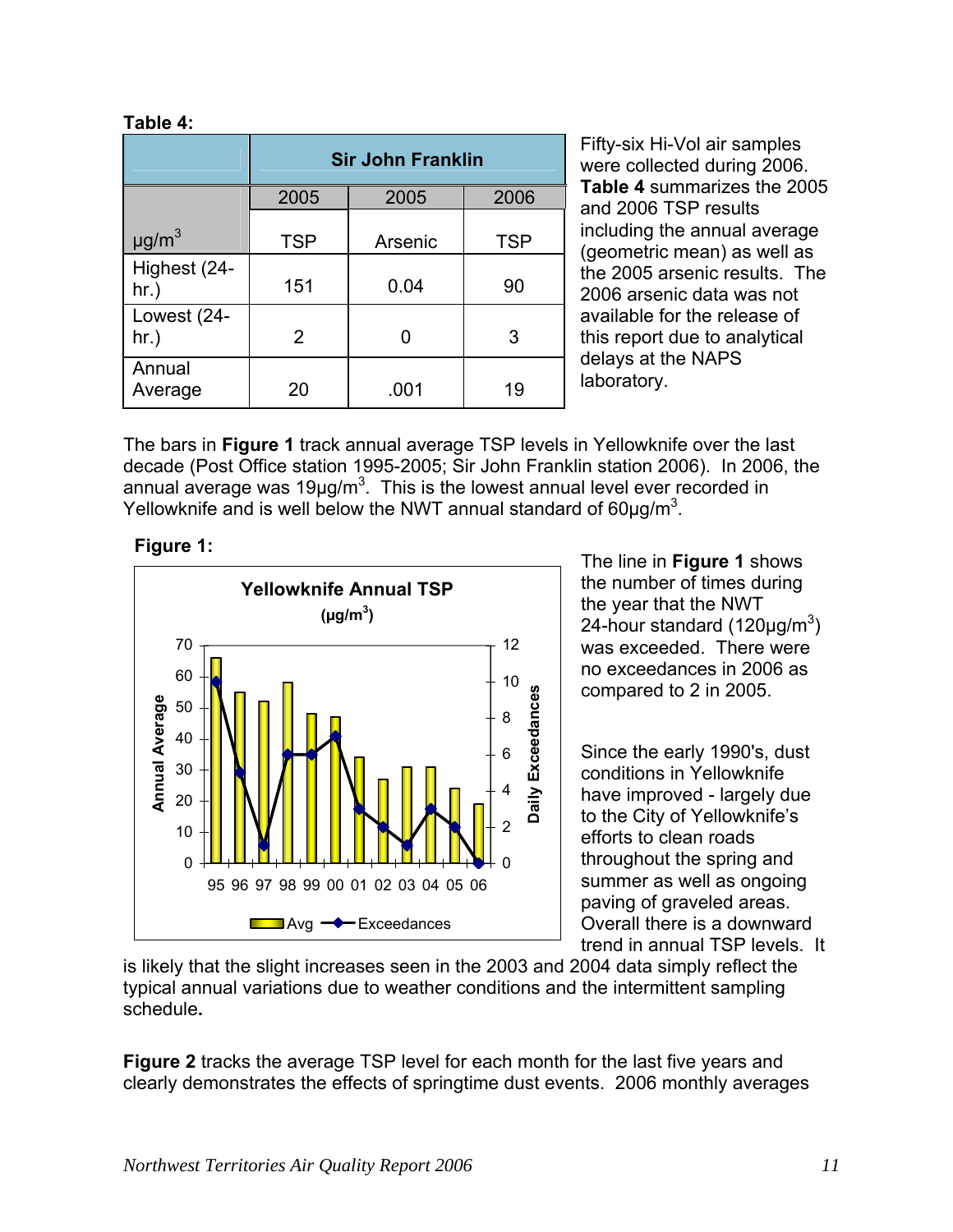<span id="page-11-0"></span>followed the usual pattern with higher TSP levels in April through June, although the spring levels were much lower than average.



#### **Figure 2:**

#### *FINE PARTICULATE PM2.5 AND COARSE PARTICULATE PM10*

ENR uses two methods of sampling the smaller size fractions of PM in Yellowknife – a filter-based Partisol Dichotomous sampler and a Beta Attenuation Mass Monitor (BAM). The BAM methodology provides continuous, almost real-time (hourly) analysis of particulate concentrations, while the Partisol samples on a 24-hour basis every six days. The Partisol sampler simultaneously collects both the 2.5µm and less, and the 2.5 to 10µm particulate size fractions on a filter media. The filters require laboratory analysis to determine particulate concentrations and, unlike the BAM, do not provide timely information for real time air quality assessment. However, the filters can also be analysed for a whole suite of additional parameters including metals. The Partisol compliments the BAM in that particle identification can be determined which provides more in depth information about fine particulate. In April 2006, a second BAM configured to sample  $PM_{10}$  was added to the station.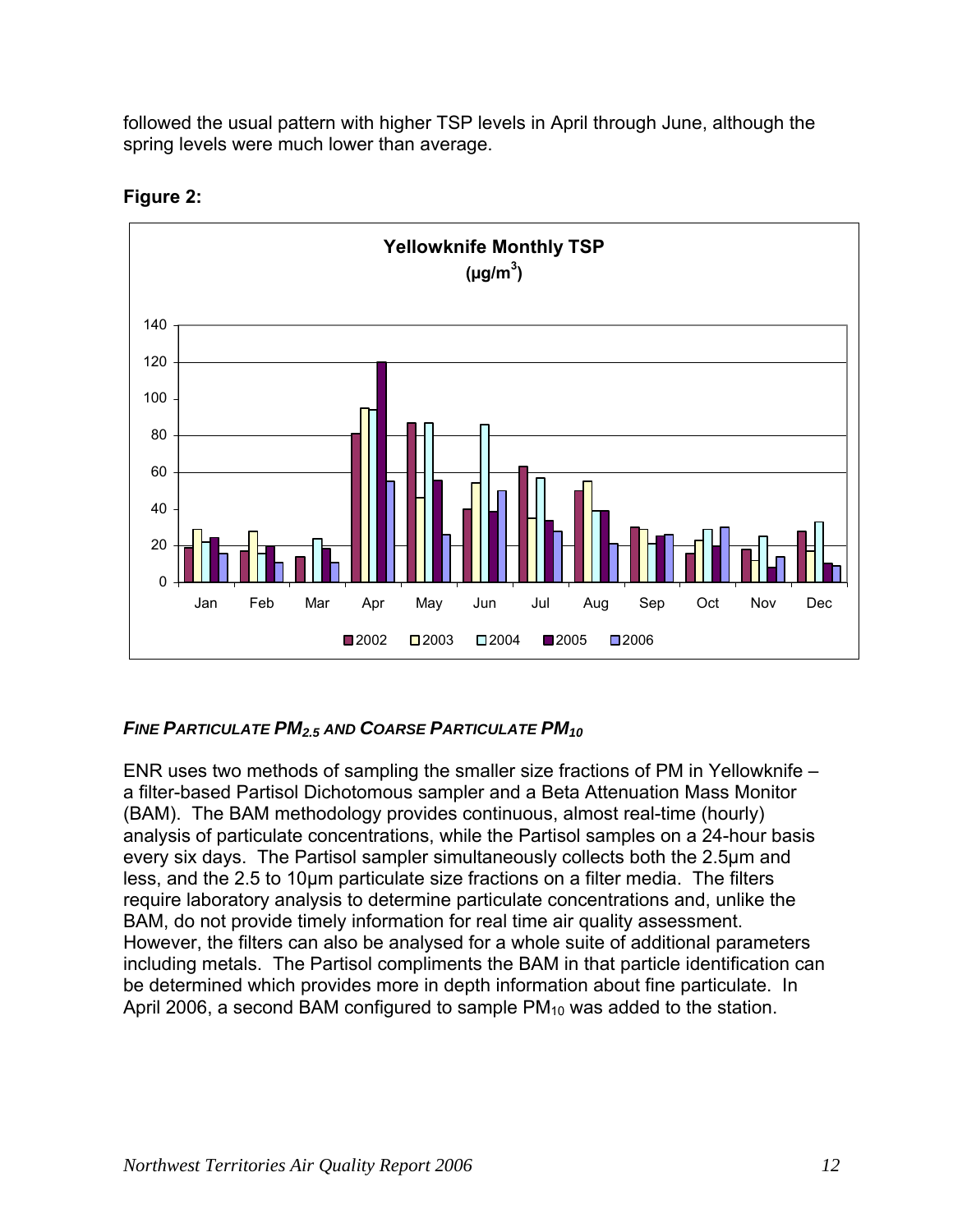Only one PM2.5 BAM reading at the Sir John Franklin station in 2006 exceeded the NWT 24-hour standard (30 $\mu$ g/m<sup>3</sup>). This exceedance was influenced by forest fire smoke. The maximum 24-hour  $PM<sub>2.5</sub>$  value occurred on June 27 and coincided with forest fires burning in Wood Buffalo National Park. Review and analysis of the results and wind information from the Sir John Franklin station and other

meteorological stations clearly indicated the effects of fine particulate transport predominantly from the Wood Buffalo fires.

**Figure 3:**

**Figure 3** shows the monthly averages and daily maximums measured at the Sir John Franklin station in 2006. The highest daily maximum concentration was  $36 \mu g/m^3$ . The highest hourly concentration recorded was 90μg/m $^3$ .



**Figure 4** summarizes the PM<sub>2.5</sub> BAM data over the last four years, showing the overall mean and overall daily maximum for each month. Overall means for each





month are low and very consistent ranging from

3-10 $\mu$ g/m<sup>3</sup>, with an increase in July which reflects the influence of forest fire events. The July and August maximums were a direct result of smoke from forest fires. If the forest fire events are ignored, then the daily maximums decline considerably, falling within a range of 5-9µg/m<sup>3</sup>. Based on the results gathered so far, it appears that  $PM<sub>2.5</sub>$  concentrations in Yellowknife are consistently low, with the greatest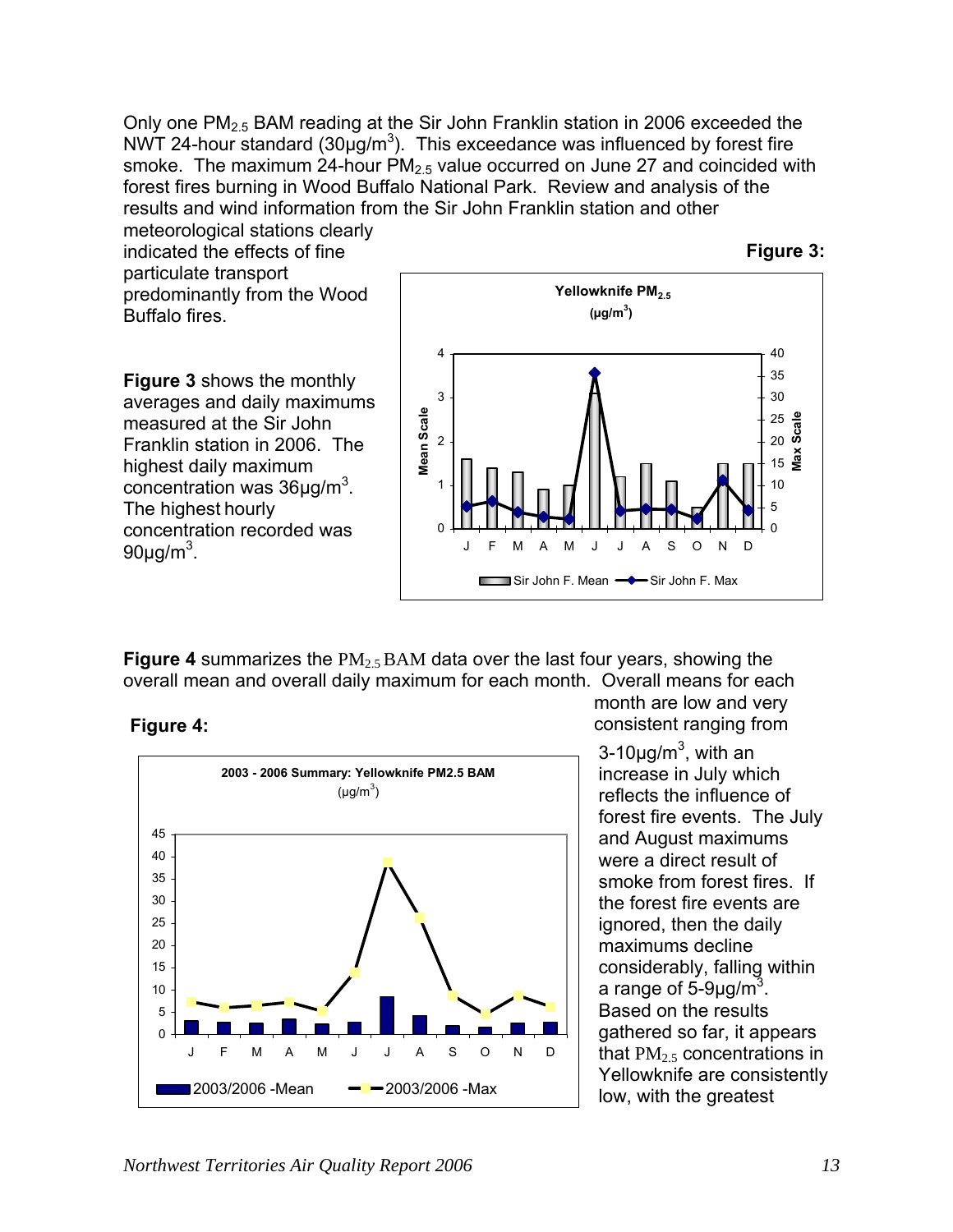<span id="page-13-0"></span>short-term influences being smoke from forest fires.

In late April 2006 a second BAM, configured to sample  $PM_{10}$  was installed at the Sir John Franklin station. **Figure 5** shows the PM<sub>10</sub> monthly averages and daily maximums measured at the station in 2006. The highest daily maximum concentration was  $59\mu g/m^3$ . The highest hourly concentration recorded was 362 $\mu$ g/m $^3$ .

**Figure 5:** 



The NWT has not adopted a standard for  $PM_{10}$  but several Canadian jurisdictions (e.g. BC, Ontario, Newfoundland and Labrador) have adopted a  $PM_{10}$ concentration of  $50 \mu g/m^3$  (24-hour average) as an acceptable limit. There was one exceedence of this limit in June.

#### *ARSENIC*

TSP filters are analysed to determine arsenic concentrations. Unfortunately, analytical delays at the NAPS laboratory often result in a 1-year time lag between arsenic data and the annual air quality report. Consequently, arsenic data for 2006 is not available for inclusion in this Report, although the 2005 data that was unavailable last year is. Analyses of the 2006 TSP filters will likely be completed by the end of June and results will be included in the 2007 Air Quality Report. ENR is discussing the time lag issue with NAPS in an effort to achieve more timely analysis.

**Figure 6** summarizes the historical concentrations of arsenic measured in Yellowknife up to 2005. The bars represent annual averages while the line shows the highest total arsenic level measured over a 24-hour period for a given year. It is apparent that arsenic concentrations in Yellowknife have fallen from the historical elevated concentrations in the 1970s and 1980s. No exceedances of the Ontario Guideline (0.3 $\mu$ g/m<sup>3</sup>) have occurred since 1988 and the average arsenic concentration over the last decade is  $0.006 \mu g/m<sup>3</sup>$  - below all but the most stringent World Health Organisation (WHO) risk estimate concentration (see Appendix B). In recent years, the overall average has decreased further to less than 0.003 $\mu$ g/m<sup>3</sup>.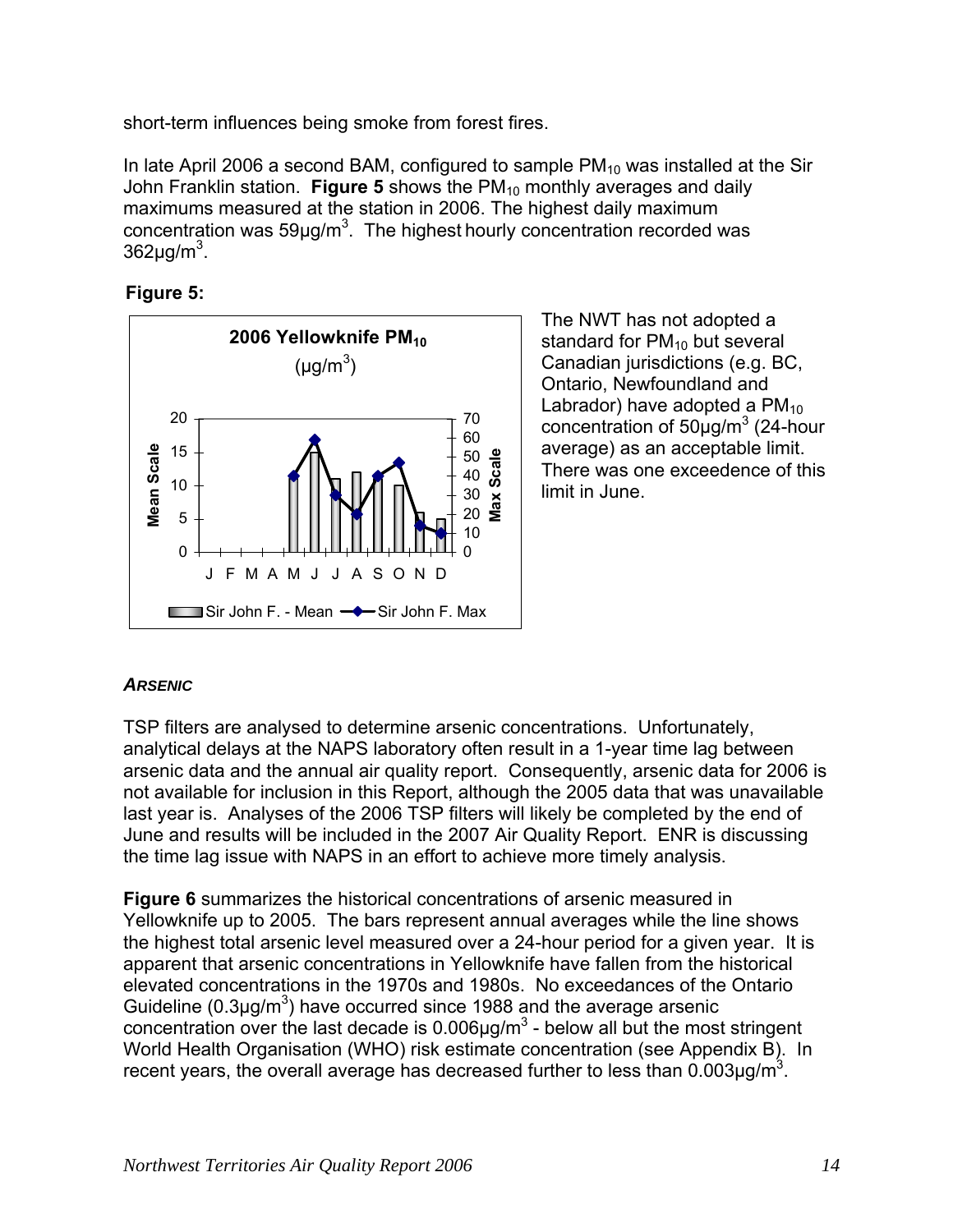<span id="page-14-0"></span>



The maximum 24-hour concentration in 2005 was 0.04 $\mu$ g/m<sup>3</sup> - almost an order of magnitude lower than the Ontario Guideline. The annual average (geometric mean) concentration in 2005 was 0.001 $\mu$ g/m<sup>3</sup>, considerably lower than all but the most conservative risk estimate concentration provided by the WHO.

Studies in the U.S. show an average arsenic concentration in air of <0.001 - 0.003 $\mu$ g/m<sup>3</sup> in remote areas, with concentrations of 0.020 - 0.030 $\mu$ g/m<sup>3</sup> in urban areas, while Canadian urban areas range from 0.0005 to 0.017 $\mu$ g/m $^3$  (WHO, 2000). Yellowknife arsenic results over the last decade indicate annual concentrations ranging from 0.002 to 0.015 $\mu$ g/m<sup>3</sup> - comparable to concentrations measured in other urban areas. Since 1999, the levels have decreased and the annual average concentrations (0.002-0.004 $\mu$ g/m<sup>3</sup>) are similar to those in remote areas.

Based on the previous discussion, it appears that concentrations of airborne arsenic in Yellowknife are typical of those found in remote areas and that health risks due to inhalation are minimal.

#### *SULPHUR DIOXIDE (SO2)*

Continuous monitoring for  $SO<sub>2</sub>$  has been conducted in Yellowknife at several locations since 1992.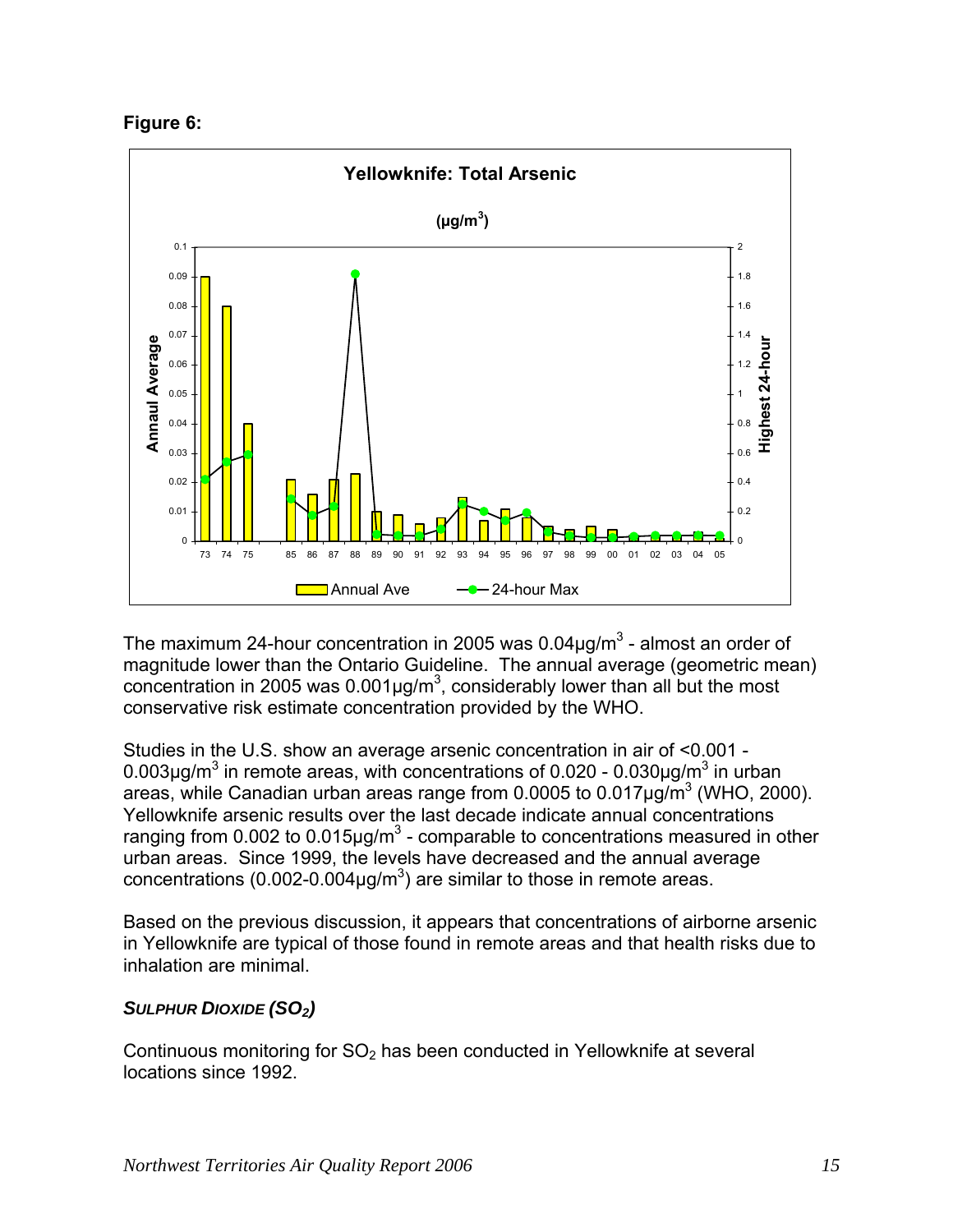In the past, the largest sources of  $SO<sub>2</sub>$  in the Yellowknife area were the gold mine ore roasters, the most recent being Giant Mine. The highest levels of  $SO<sub>2</sub>$  in the Yellowknife area were measured downwind from the mine. Since the mine was closed in 1999, only background levels have been recorded.

**Figure 7** shows the general trends in SO<sub>2</sub> levels measured in Yellowknife air from 1994 to 2006. The bars track the annual average and the line shows the number of times in each year that the NWT one-hour standard was exceeded. As illustrated by the graph, the number of exceedances has fallen to zero since the closure of Giant Mine in 1999.









*Northwest Territories Air Quality Report 2006 16*

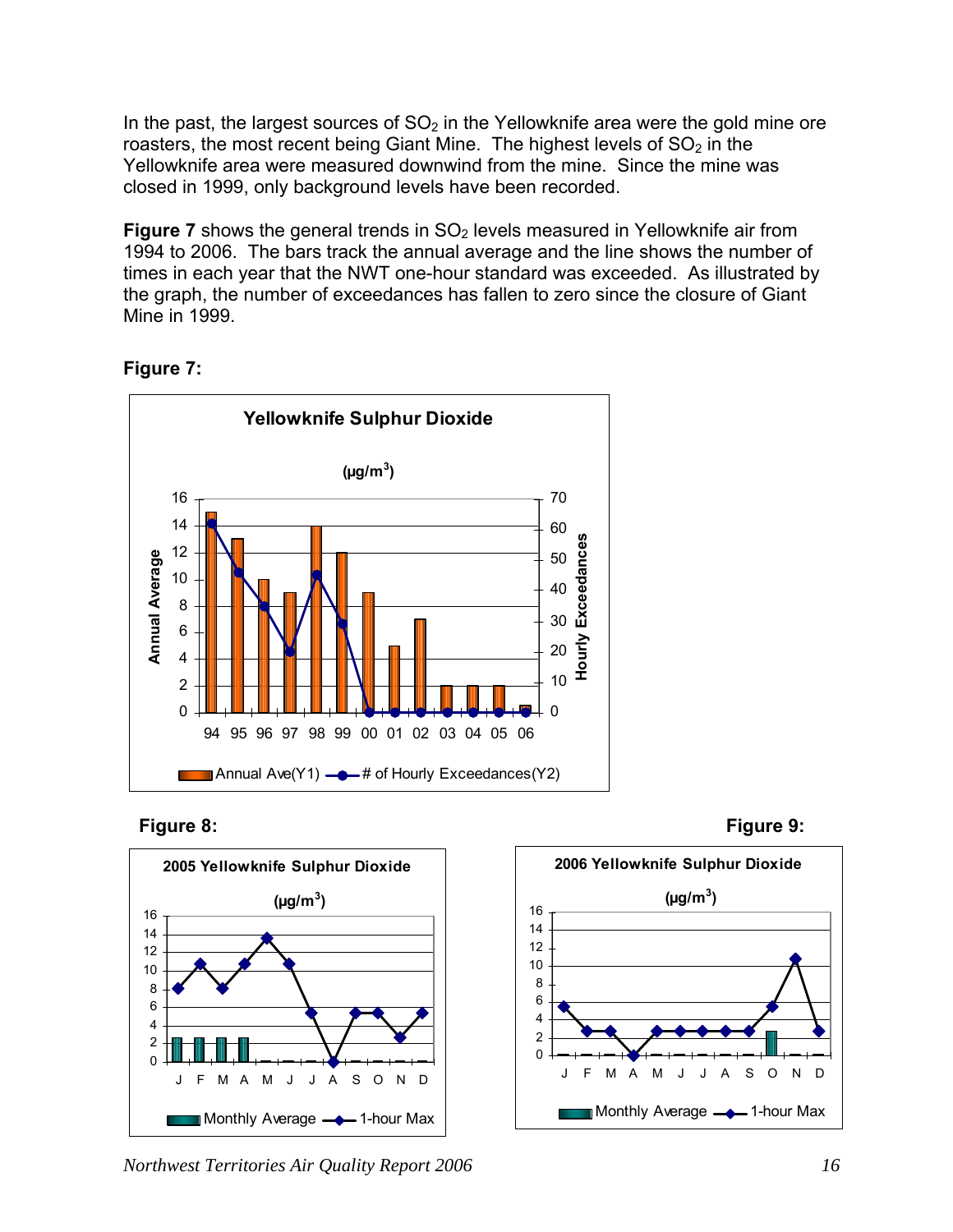<span id="page-16-0"></span>**Figures 8 and 9** show the 2005 and 2006 monthly averages and highest hourly concentrations. The 2006 data continued the trend of recent years, with no exceedances of the NWT hourly (450µg/m<sup>3</sup>) and 24-hour (150µg/m<sup>3</sup>) standards. The annual average was less than  $1\mu g/m^3$ , a level which is well below the NWT (30 $\mu$ g/m<sup>3</sup>) standard.

The vast majority of the hourly concentrations recorded in 2006 were only background or slightly greater, with a maximum concentration of 11 $\mu$ g/m<sup>3</sup>. The concentrations reflect naturally occurring  $SO_2$ , usually in the range of 3 to 4µg/m<sup>3</sup>, and small amounts from the burning of fossil fuels.

#### *GROUND LEVEL OZONE (O3)*

A continuous  $O_3$  analyzer has been operated in Yellowknife since 1998. The current analyzer has been operating at the Sir John Franklin station since February of 2003.

Detectable concentrations of  $O_3$  exist even in remote areas due to naturally occurring sources of the precursor gases such as forest fires and volatile organic compounds concentrations typically are in the range of 40 to 80 $\mu$ g/m<sup>3</sup>. In large urban areas (and areas downwind), ozone concentrations can be much higher than typical background (VOC) emissions from trees and the introduction of stratospheric ozone to lower elevations resulting from atmospheric mixing processes. These background due to the additional emissions of precursor gases.

#### **Figure 10:**



The **Figures** illustrate the typical spring maximum which commonly occurs at remote monitoring stations located in mid to high latitudes in the Northern hemisphere and the source of which is the **Figures 10 and 11** show the hourly and 8-hour maximums recorded for 2005 standard nor the 8-hour NWT standard and 2006, together with the monthly averages. Neither the 1-hour national was exceeded in Yellowknife during 2005 or 2006.



**Figure 11:**

*Northwest Territories Air Quality Report 2006 17*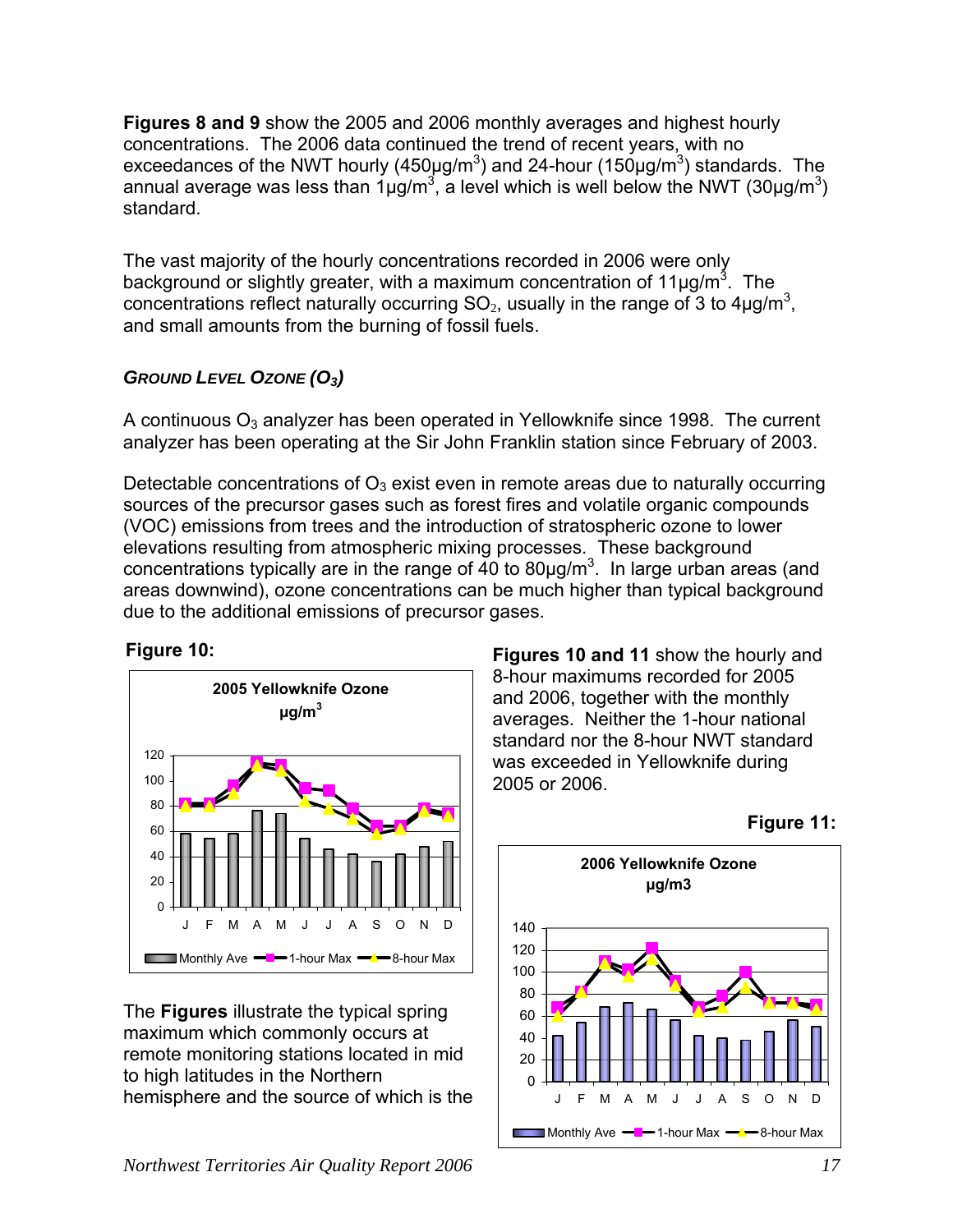<span id="page-17-0"></span>subject of considerable scientific debate. Typical monthly ozone concentrations at remote sites in Canada range between 40 and 80 $\mu$ g/m<sup>3</sup> and Yellowknife concentrations for both years fell below or within this range, indicating that most of the  $O_3$  detected is likely naturally occurring or background.

#### **NITROGEN OXIDES (NO<sub>X</sub>)**

The instrumentation provides continuous information on NO,  $NO<sub>2</sub>$  and NO<sub>x</sub>. However, the focus is on  $NO<sub>2</sub>$  due to the greater health concerns associated with this pollutant and the availability of air quality stand ards for comparison.

The 2006 results indicated that there were no exceedances of the 1-hour and 24-hour national standards for NO<sub>2.\_</sub> The maximum one-hour average was 80µg/m<sup>3</sup> and the annual average was 8 $\mu$ g/m $^3$ .

**Figures 12** and **13** show the 2005 and 2006 monthly averages and highest hourly concentrations. Both the highest monthly ave rages and the highest hourly





can be increased when combined with stagnant meteorological conditions. Cold, calm days can result in an atmospheric situation where the normal decrease in air temperature with elevation is reversed and a zone of colder air is present at

concentrations occurred during the winter months. This is likely caused by increased emis sions from fuel combustion for residential and commercial heating, and idling vehicles, as well as short-term "rush hour" traffic influences. The effects of thes e emissions on winter-time air quality





ground level. This zone of colder air and th e lack of wind act to restrict dispersion and trap pollutants close to the ground.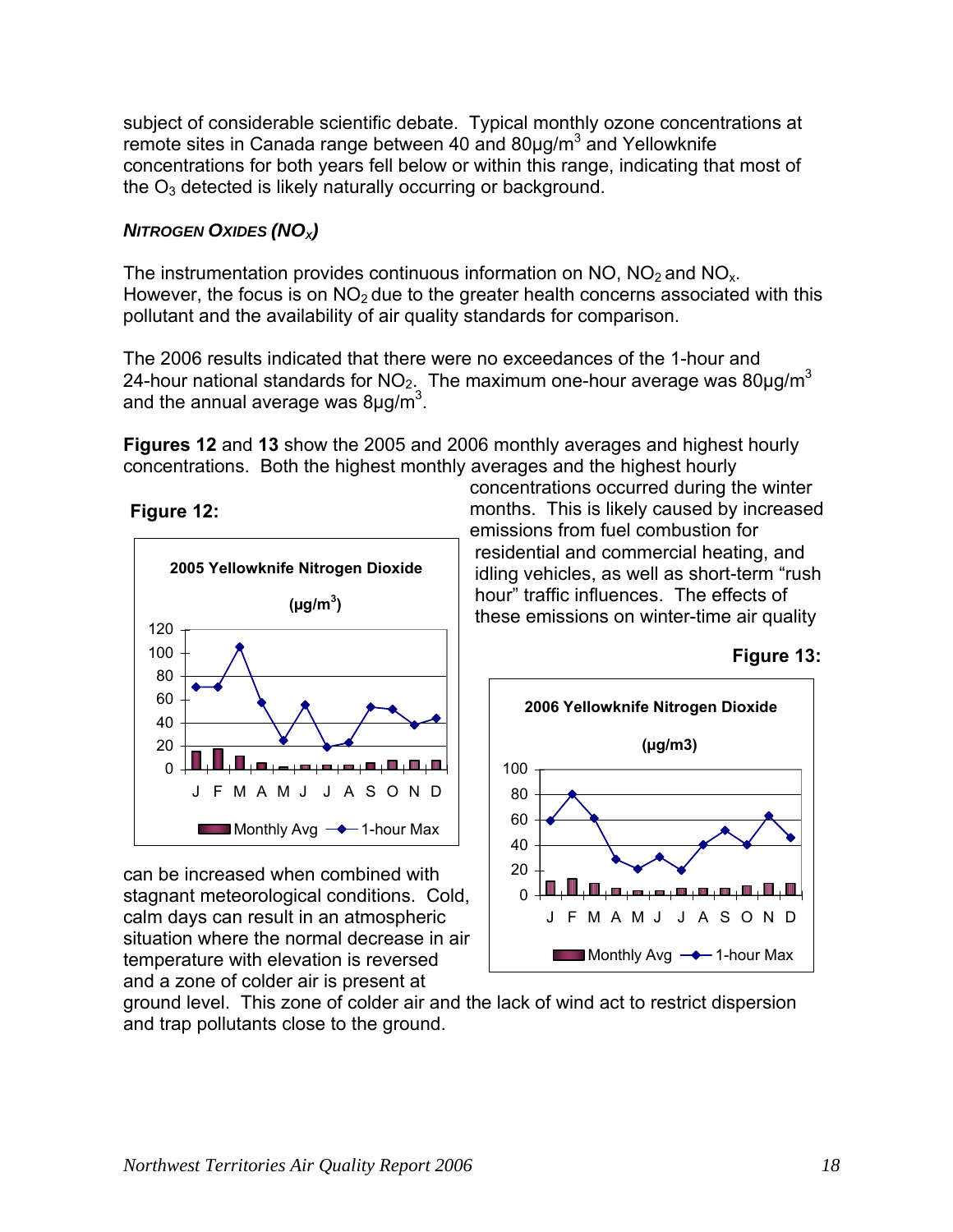#### <span id="page-18-0"></span>*CARBON MONOXIDE (CO)*

2006 data continued the extremely low CO readings measured in 2005 and were well below the federal standards. Given the absence of heavy traffic volumes in Yellowknife, low levels of CO are expected. In 2006 the maximum 1-hour average was 3.4 mg/ $m^3$  and the annual average was 0.2 mg/m $3$ . **Figure 14** shows the 2006 monthly averages and highest hourly concentrations.



#### **Figure 14:**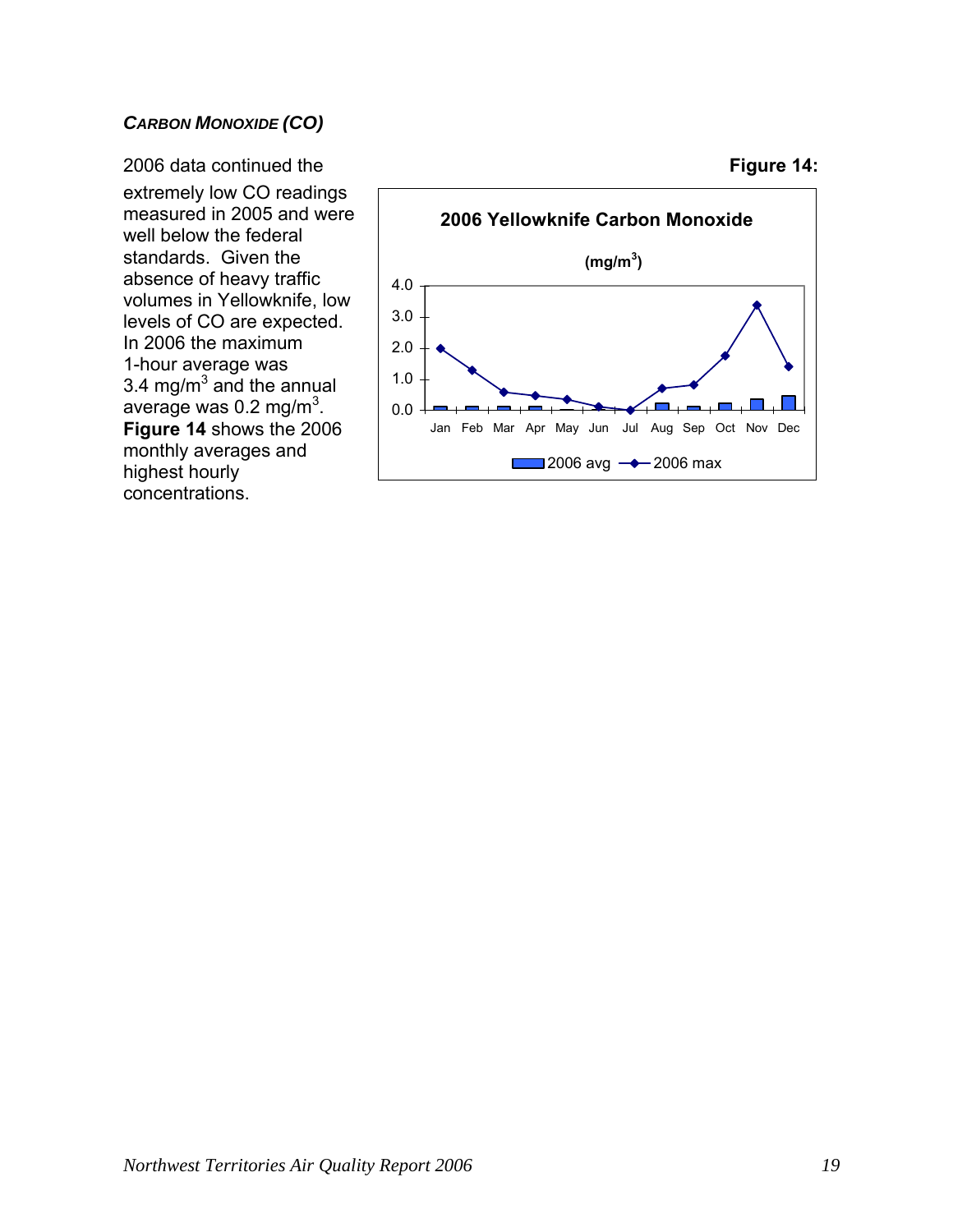### <span id="page-19-0"></span>**INUVIK AIR QUALITY**

The focus of the monitoring station in Inuvik is to gather baseline community air quality information and to track trends and cumulative effe cts of pollutant sources over time.

In addition to  $SO_2$ , H<sub>2</sub>S, NO<sub>x</sub>, O<sub>3</sub> and PM<sub>2.5</sub>, a PM<sub>10</sub> monitor was added to the station in October 2006. Both the NO<sub>x</sub> and the O<sub>3</sub> analyzers were supplied by Environment Canada (Yellowknife office).

#### *2S) HYDROGEN SULPHIDE (H*

The data collected in 2006 continues to indicate very low  $H_2S$  concentrations in Inuvik – essentially non-detectable. Most of the readings are less than 1 $\mu$ g/m<sup>3</sup>, which is below the detectable limits of the instrumentation and within the 'noise' range.

There were no exceedances of the Alberta Guidelines and the maximum recorded 1-hour average was  $6\mu$ g/m<sup>3</sup>.

#### SULPHUR DIOXIDE (SO<sub>2</sub>)

The  $SO<sub>2</sub>$  concentrations measured in 2006 were very low and similar to last year's results, with no exceedances of the NWT standards. The overall average was

#### **Figure 15:**



 $2\mu$ g/m<sup>3</sup> and the maximum 1-hour average was  $14 \mu g/m^3$ .

**Figure 15** shows the monthly averages and maximum hourly concentrations for 2006.

#### **NITROGEN OXIDES (NO<sub>X</sub>)**

As discussed in the Yellowknife section of the report, the focus of  $NO<sub>x</sub>$  monitoring is on the  $NO<sub>2</sub>$  portion in determining air quality, although NO is certainly of interest for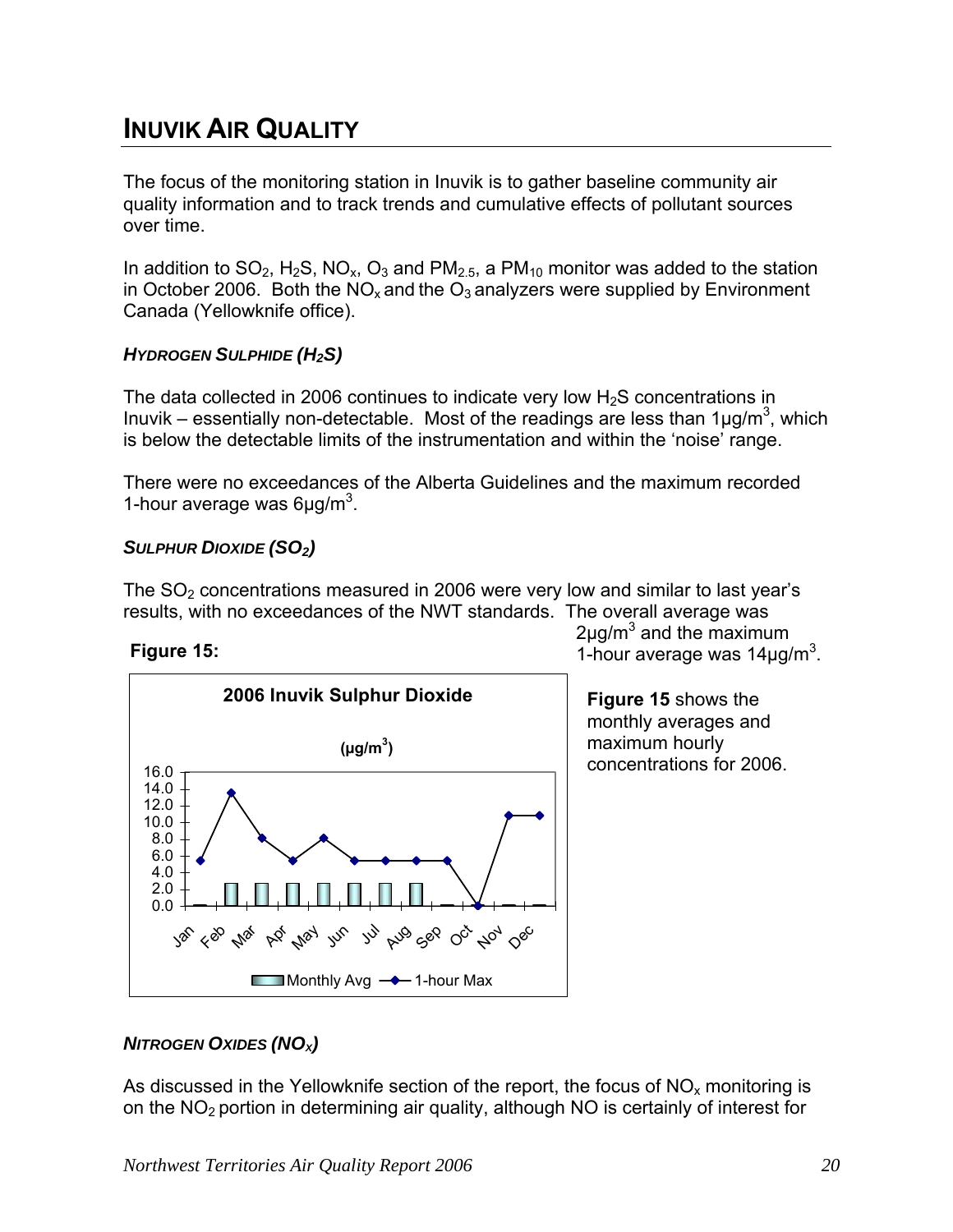<span id="page-20-0"></span>other reasons (e.g. assessme nt of secondary pollutant formation). The data collected in Inuvik in 2006 sho ws that there were no exceedances of the 1-hour and 24-hour national standards for  $NO<sub>2</sub>$ . The maximum 1-hour average was 57µg/m<sup>3</sup> and the annual average was 2 $\mu$ g/m<sup>3</sup>.





**Figure 16** shows the 2006 monthly averages and Unfortunately, the analyser suffered a serious breakdown in October, which necessitated lengthy repairs and resulted in no highest hourly concentrations. data collection for the remainder of 2006.

the highest monthly averages and the highest hourly concentrations As with Yellowknife, both

occurred during the winter months. The February maximum 1-hour average was the vehicle idling was the main culprit. A similar situation occurred in 2004 when the maximum 1-hour average also resulted during the winter under the same conditions. Meteorological data collected over the last three winter s has shown that Inuvik is prone to winter inversions and experiences more inversion days than the other three regions. It is not uncommon in the middle of winter to see consecutive days of extremely cold temperatures accompanied with very low wind speeds (calms), reducing dispersal of pollutants. direct result of a winter inversion and discussions with regional staff indicated that

#### *FINE PARTICULATE (PM2.5)*

The 2006 BAM readings produced an annual average of  $2\mu q/m^3$  - less than half the 2005 annual average. There were no exceedances of the NWT standard for  $PM<sub>2.5</sub>$ which was expected, as there were no significant forest fire events during the summer of 2006.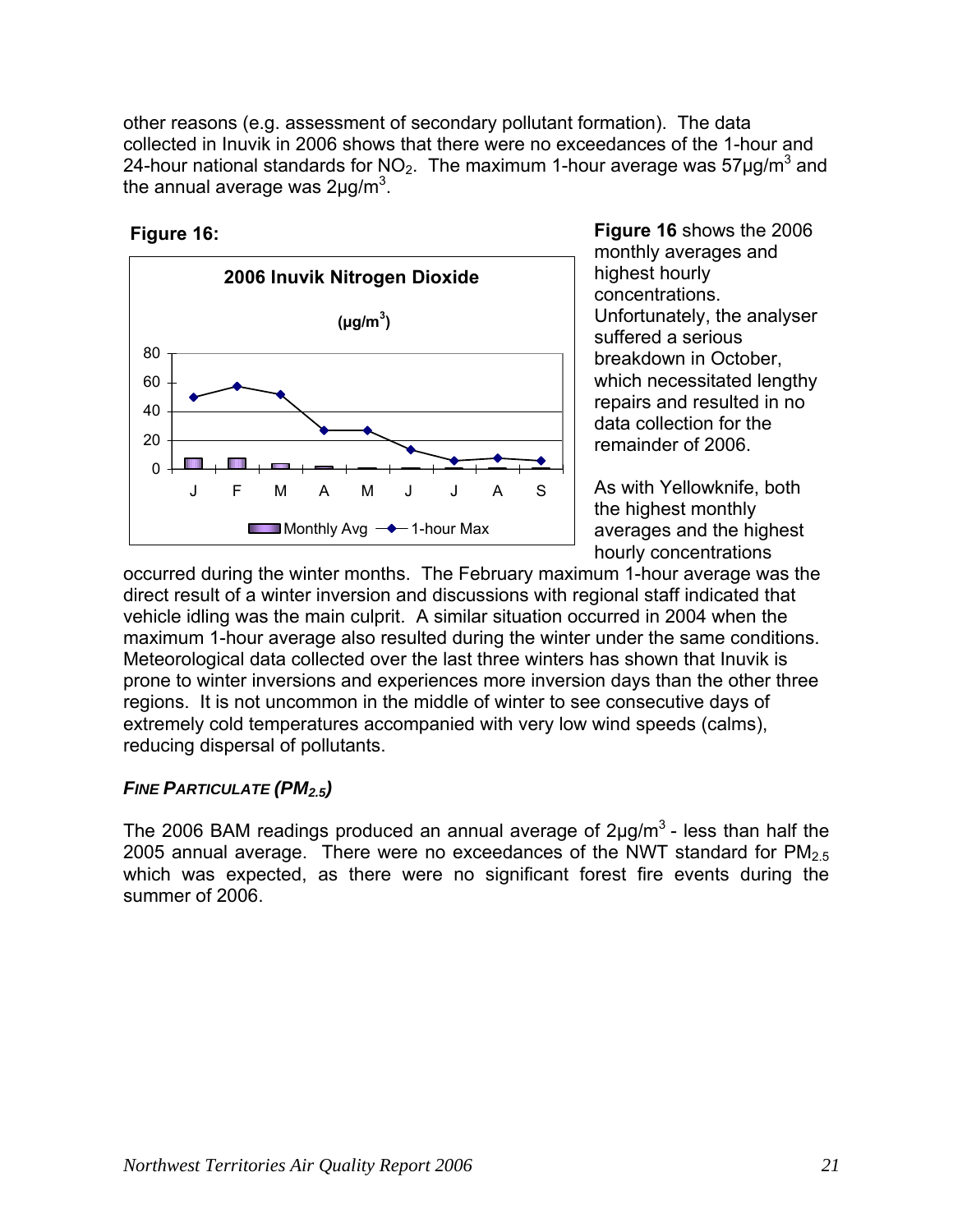**Figure 17** shows the monthly averages and daily maximums measured at the Inuvik station in 2006. The maximum 24-hour  $PM_{2.5}$ during the month of November and was associated with a cold weather inversion.

<span id="page-21-0"></span>

#### GROUND LEVEL OZONE (O<sub>3</sub>)

 that data was collected in all months. Neither the 1-hour national standard nor the The Inuvik station began collecting  $O_3$  data in April of 2005 so 2006 is the first year 8-hour NWT standard was exceeded in 2006. The typical 'spring time maximum' also occurred at this site and is consistent with the Yellowknife and Norman Wells





experiences a peak in  $\mathrm{O}_3$ months. stations, which also levels during the spring

**Figure 18** shows the hourly and 8-hour maximums as well as the monthly averages recorded for 2006.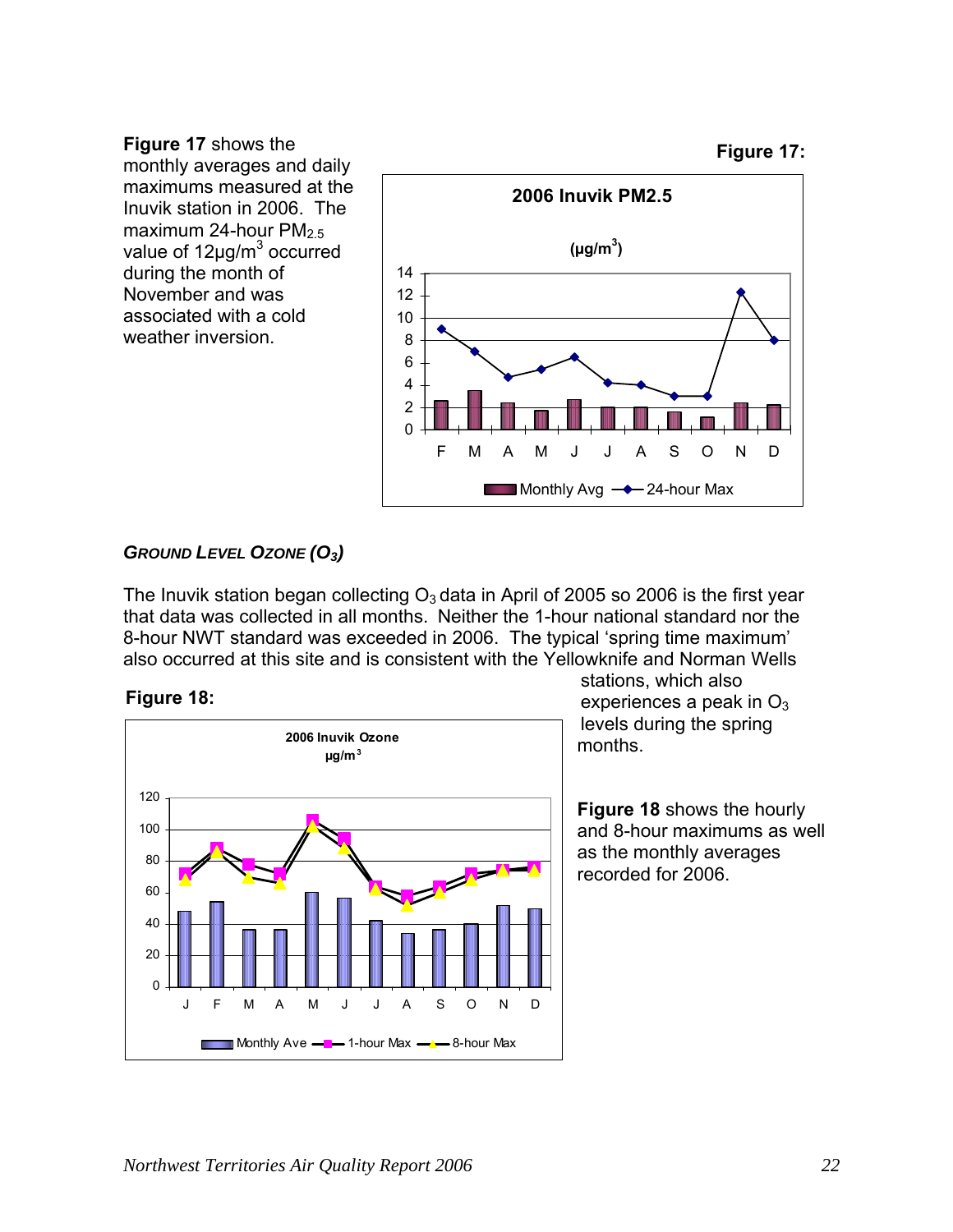### <span id="page-22-0"></span>**FORT LIARD AIR QUALITY**

The focus of the monitoring station in Fort Liard is to gather baseline community air quality information and to track trends and cumulative effects of pollutant sources over time.

#### *YDROGEN SULPHIDE (H2S) H*

The maximum hourly H<sub>2</sub>S concentration in 2006 was 3µg/m<sup>3</sup> and the vast majority of readings were less than  $1\mu g/m^3$ , essentially within the detection limits or 'noise' range of the analyzer.  $H_2S$  in Fort Liard is, therefore, considered largely non-detectable.

#### SULPHUR DIOXIDE (SO<sub>2</sub>)

The monthly average and maximum hourly concentrations for 2006 are shown in Figure 19. As in previous years, there were no hourly or 24-hour exceedances of the NWT standards in 2006, with a maximum 1-hour average value of only 3µg/m<sup>3</sup>. The monthly averages were very low, with values less than  $1\mu g/m^3$  - consistent with those

#### **Figure 19:**



measured over the last four years as shown in **Figure 20**.

Elevated 1-hour  $SO<sub>2</sub>$  values occur occasionally in Fort Liard, but these are rare isolated peaks and still far below the NWT 1-hour standard. Overall, the data indicates that  $SO<sub>2</sub>$  concentrations in Fort Liard are within the expected range of background values and there appears to be no impact on community air quality from oil and gas development in the area.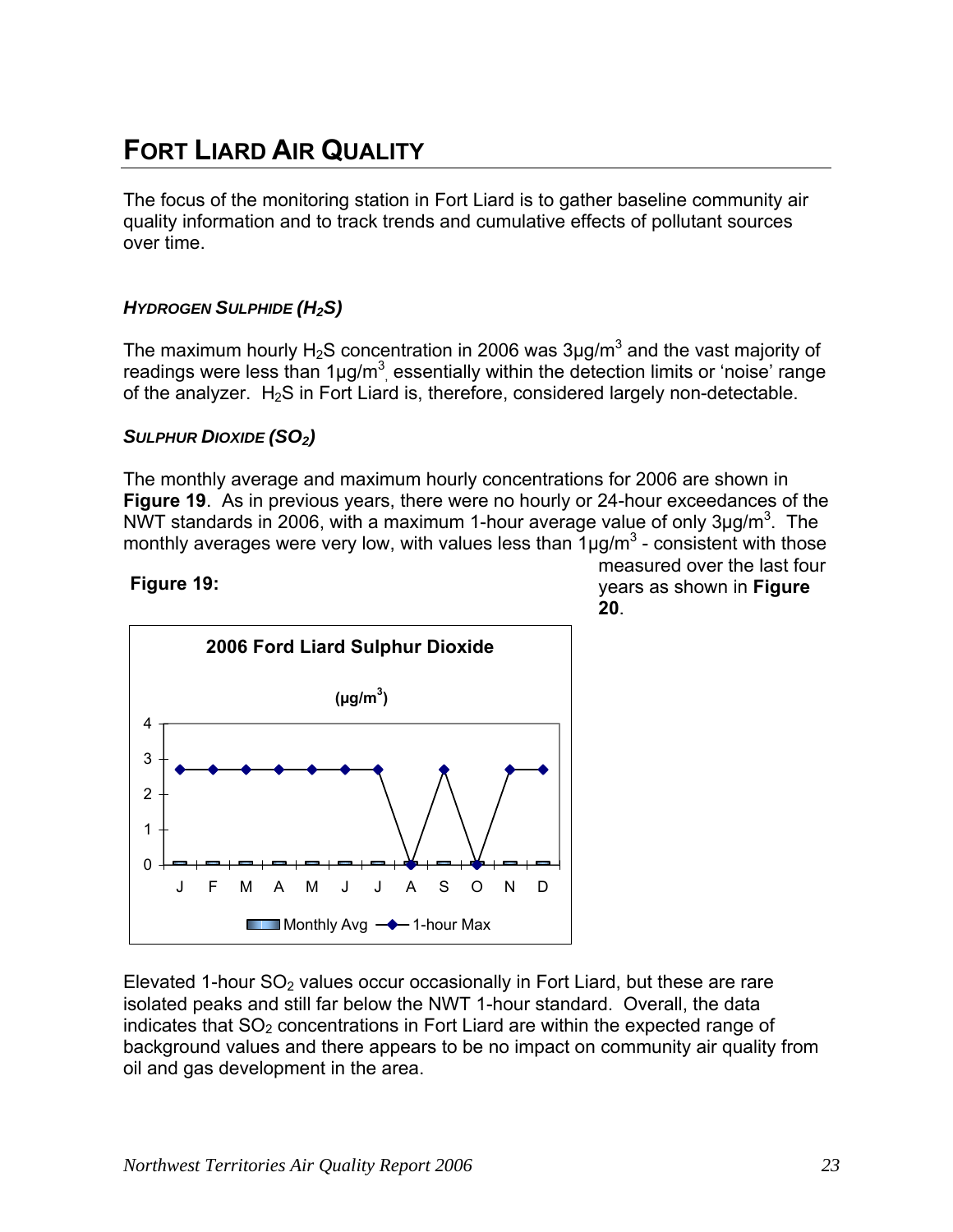<span id="page-23-0"></span>



data gathered in Fort Liard (the bars represent the overall mean concentration and the line represents the overall maximum 1-hour average). **Figure 20** provides a summary by month of 2002-2006  $SO<sub>2</sub>$ 

#### **FINE PARTICULATE (PM<sub>2.5</sub>)**

The 2006 annual PM<sub>2.5</sub> average concentration was 3µg/m<sup>3</sup>, which is the same as the 2005 annual average. The maximum daily average was 12 $\mu$ g/m<sup>3</sup> and there were no

**Figure 21:** 



NWT 24-hour standard for PM**2.5** due largely to the absence of forest fires. exceedances of the

**Figure 21** shows the monthly averages and daily maximums measured at the Fort Liard station in 2006.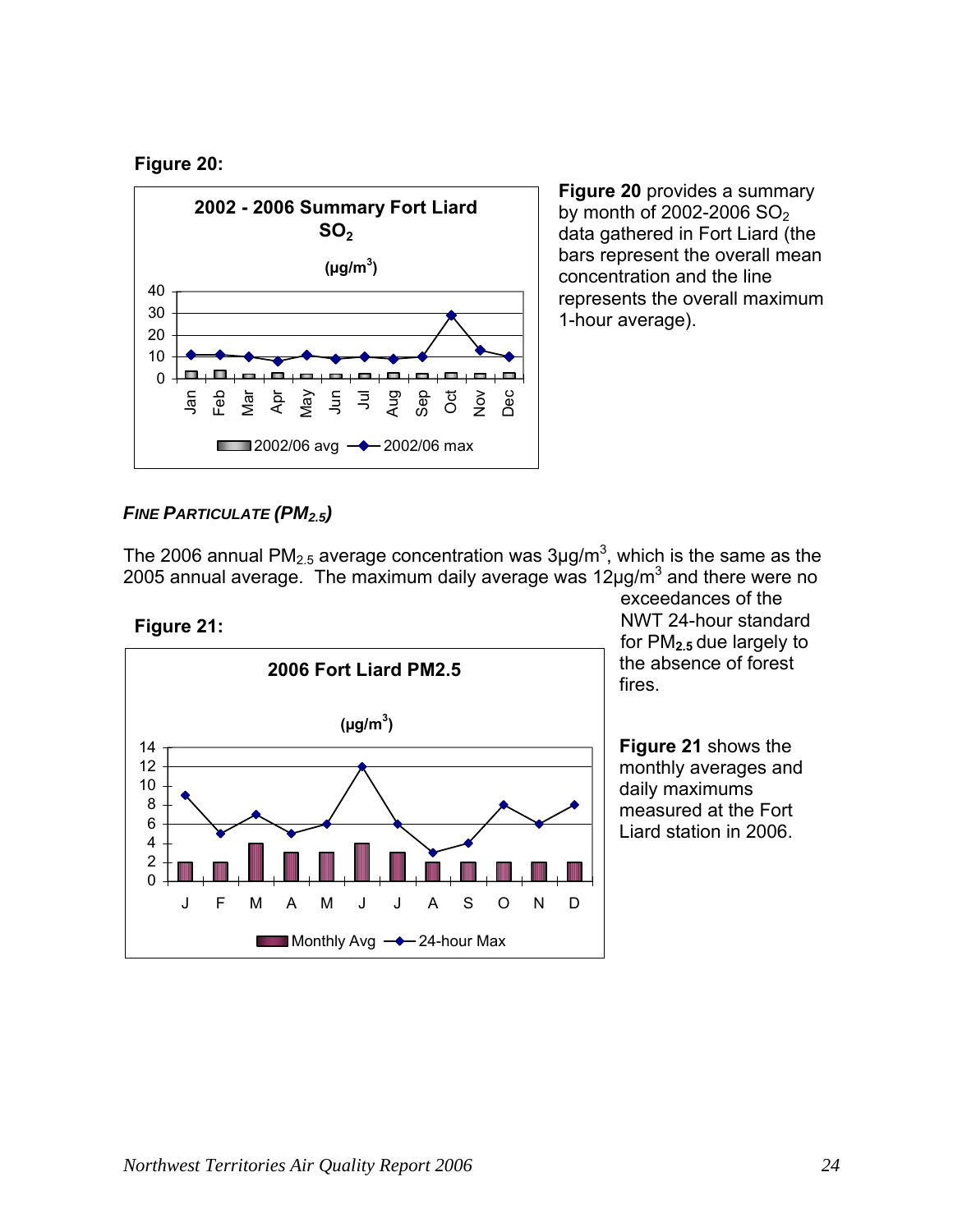#### <span id="page-24-0"></span>**NITROGEN OXIDES (NO<sub>X</sub>)**

The 2006 readings show that  $NO<sub>2</sub>$  concentrations continue to remain very low, with no exceedances of the 1-hour and 24-hour national s tandards. The 'annual' average was less than 1µg/m<sup>3</sup> and the 1-hour maximum concentration was 25µg/m<sup>3</sup>.

**Figure 22** shows the 2006 monthly averages and highest hourly concentrations. The maximum  $NO<sub>2</sub>$  concentrations occurred during winter, as was the case for the three other network stations. The overall lower levels (compared to the other three stations) are probably reflective of the generally lower emissions due to a smaller community base.



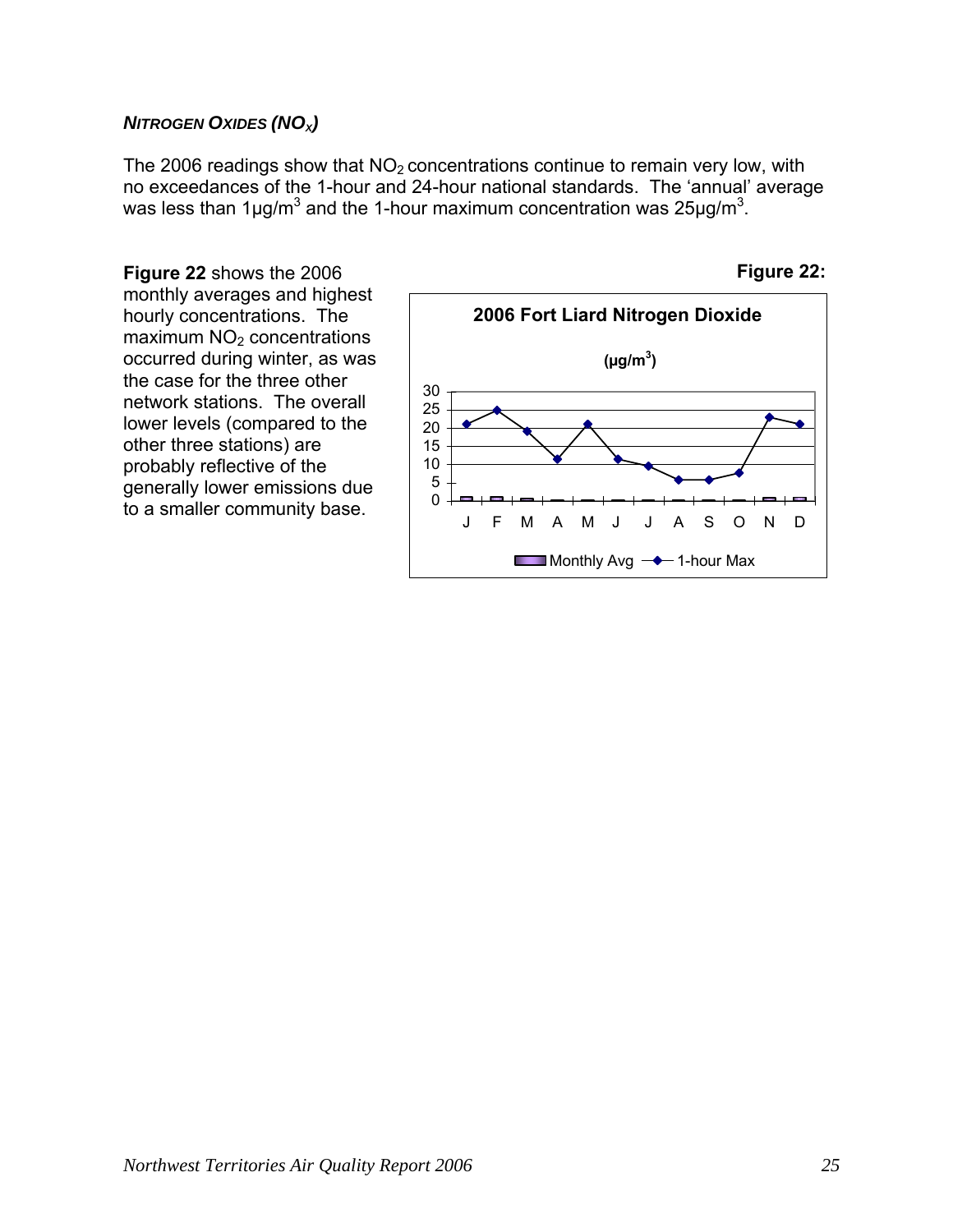### <span id="page-25-0"></span>**NORMAN WELLS AIR QUALITY**

The focus of the monitoring station in Norman Wells is to gather baseline community air quality information and to track trends and cumulative effects of pollutant sources over time.

#### *HYDROGEN SULPHIDE (H 2S)*

As in 2005, the 2006 data from the station continued to produce extremely low readings with no exceedances o f the Alberta Guidelines. Most hourly averages were essentially zero with a maximum 1-hour concentration of  $3\mu$ g/m<sup>3</sup>.

#### *SULPHUR DIOXIDE (SO 2)*

The 2006  $SO<sub>2</sub>$  monitoring program produced similar results to the Fort Liard, Yellowknife and Inuvik stations. The 1-hour maximum was  $5\mu g/m^3$ . Overall  $SO_2$ concentrations were generally very low. The annual average was  $3\mu$ g/m<sup>3</sup> and no exceedances of the NWT

standards occurred.

#### **Figure 23:**



**Figure 23** shows a comparison of monthly means and 1-hour maximums for 2005 and 2006.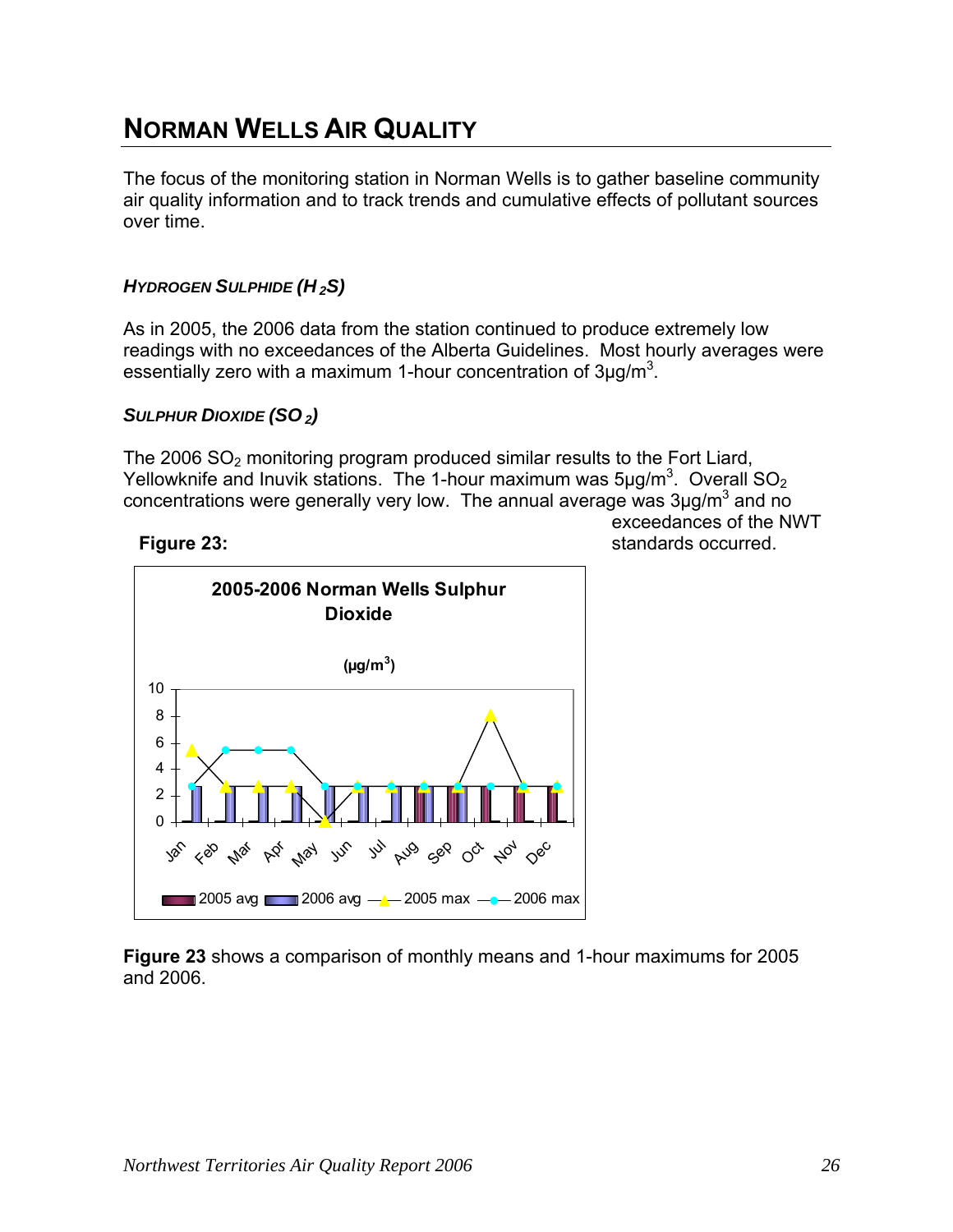#### <span id="page-26-0"></span>**NITROGEN OXIDES (NO<sub>X</sub>)**

2006 is the first year that a complete annual data set was collected. Results show that there were no exceedances of the 1-hour and 24-hour national standards for  $NO<sub>2</sub>$ . As with the other 3 network stations,  $NO<sub>2</sub>$  levels increase in the winter months.

**Figure 24:** 



The maximum 1-hour average was  $57 \mu g/m^3$ and the overall average was  $2\mu q/m^3$ .

**e 24** shows the **Figur** 2006 monthly averages and highest hourly concentrations.

#### *FINE PARTICULATE (PM2.5)*

**Figure 25** shows the monthly averages and daily maximums measured at the Norman Wells station in 2006. There were no significant impacts from forest fires. The annual average was  $3\mu$ g/m<sup>3</sup> and there were no exceedances of the NWT standard for  $PM<sub>2.5</sub>$ .



*Northwest Territories Air Quality Report 2006 27*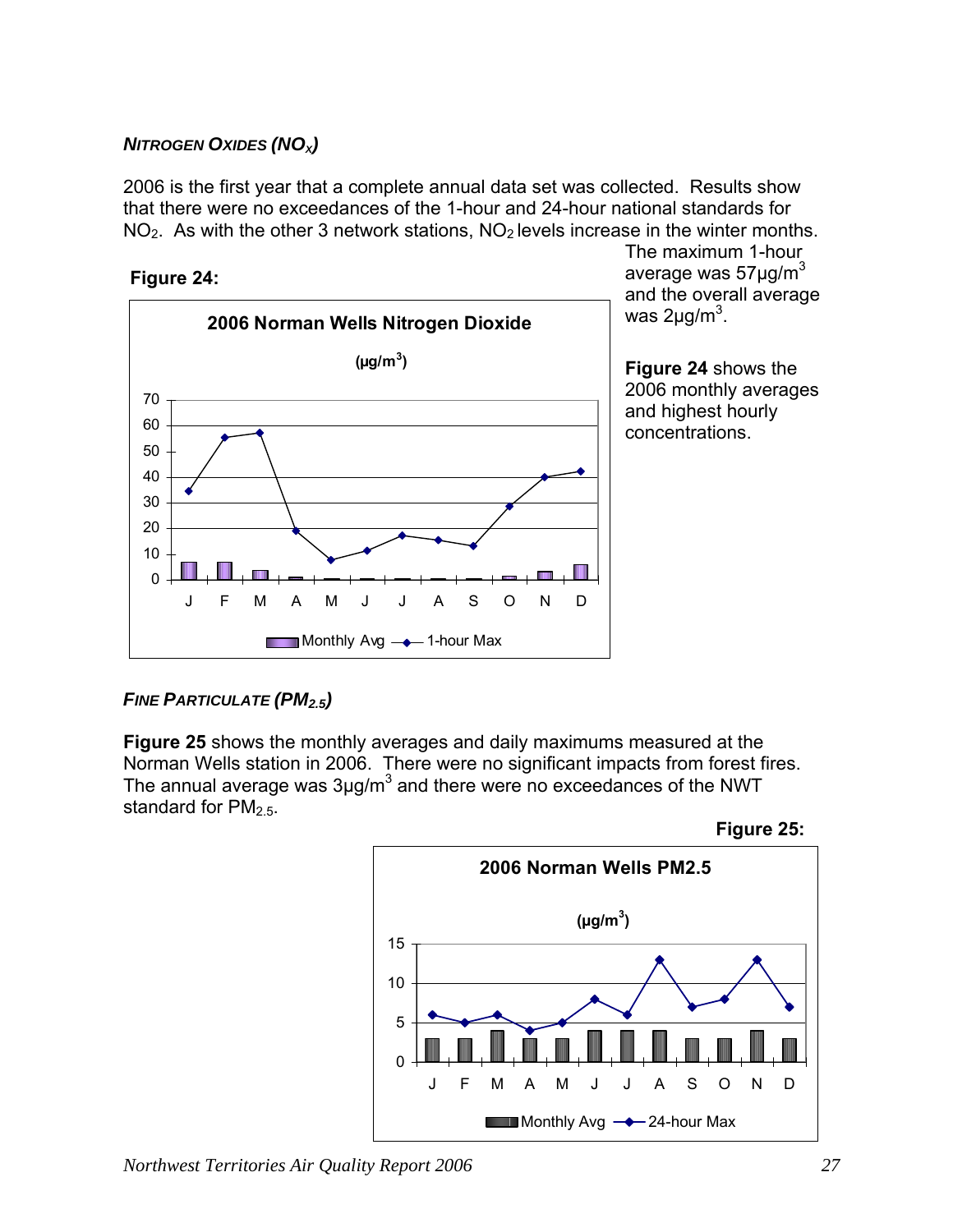#### <span id="page-27-0"></span>*G ROUND LEVEL OZONE (O3)*

2006 represents the first complete year of  $O_3$  monitoring. No exceedences of the 1-hour national standard or the 8-hour NWT standard were observed in 2006. The elevated s pring time levels were also evident at this site and are consistent with the Yellowknife

**Figure 26:** 



and Inuv ik stations which also experience a peak in  $O_3$  levels during th e spring months.

**Figure 26** shows the hourly and eight hour maximums as well as the monthly averages recorded for 2006.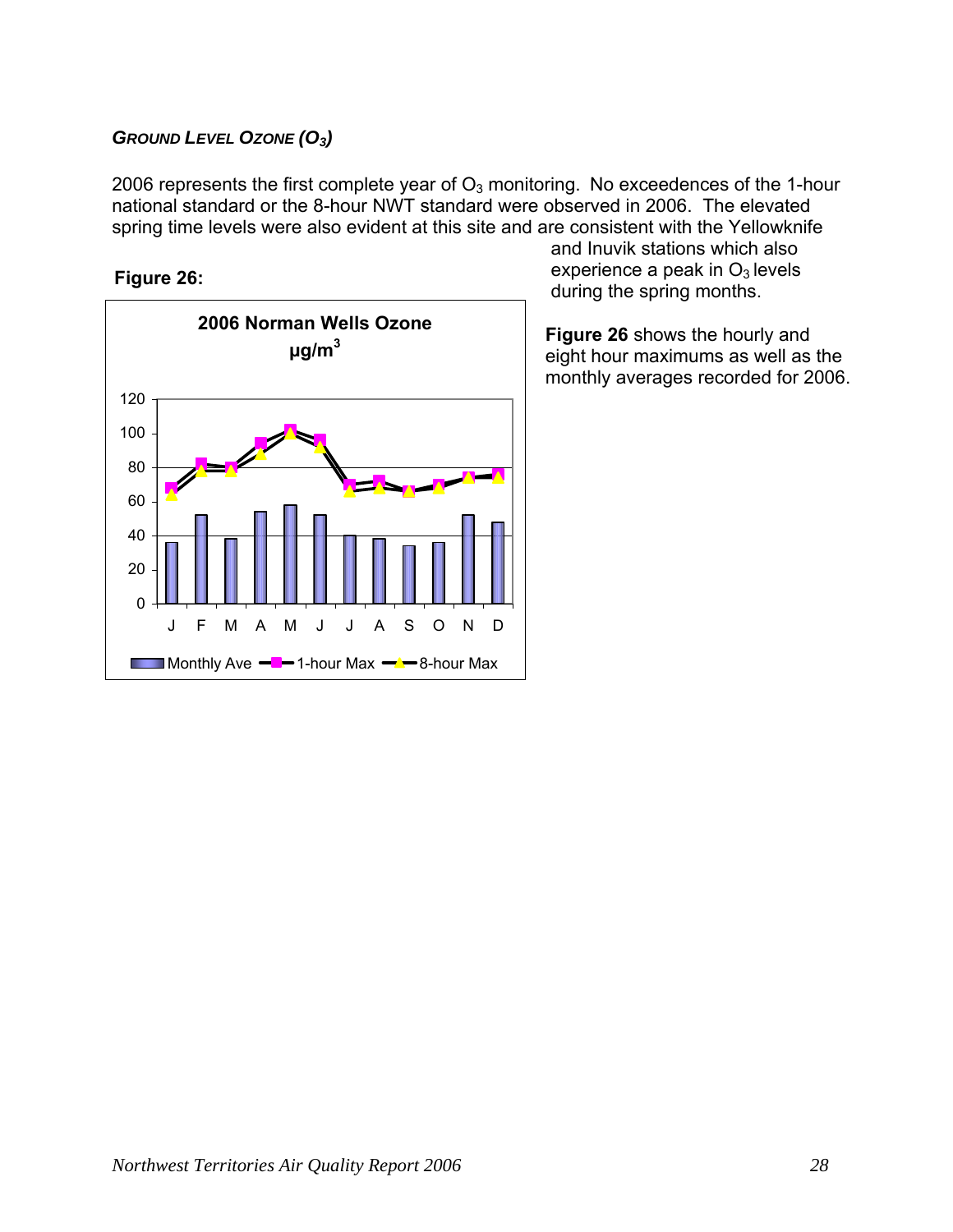### <span id="page-28-0"></span>**SNARE RAPIDS**

Since 1989, ENR has operated a Canadian Air and Precipitation Monitoring (CAPMoN) station at the NWT Power Corporation's Snare Rapids hydro site. This site is located 150 kilometres northwest of Yellowknife. Rain and snow samples are collected on a daily basis and sent to Environment Canada's CAPMoN laboratory in Toronto for analysis. Environment Canada in time for this report but the 2005 results not reported last year are Quality assurance/quality control checks on the 2006 data had not been completed by included below.

#### *ACID PRECIPITATION*

Monitoring at the Snare Rapids hydro site in 2005 in dicated negligible acid rain content. The average pH was 5.19. This is consistent with pH levels detected over the last 10 **Figure 27:** 



years (range pH 4.99 - 5.22) and is considered to be a typical background level associated with unpolluted areas. Annual deposition of sulphate was 0.69kg/ha/yr in 2005. **Figure 27** shows the deposition rates for sulphate, calcium, nitrate and magnesium.

7 kg/ha/yr sulphate is the level considered to protect sensitive ecosystems in the NWT. In areas of eastern Canada, where acid rain is a serious environmental problem, sulphate deposition is in excess of 20 kg/ha/yr. Nitrate deposition at Snare Rapids is similarly low compared to eastern Canada.

Sulphate and nitrate deposition rates remain well below levels that could cause an environmental effect in sensitive ecosystems.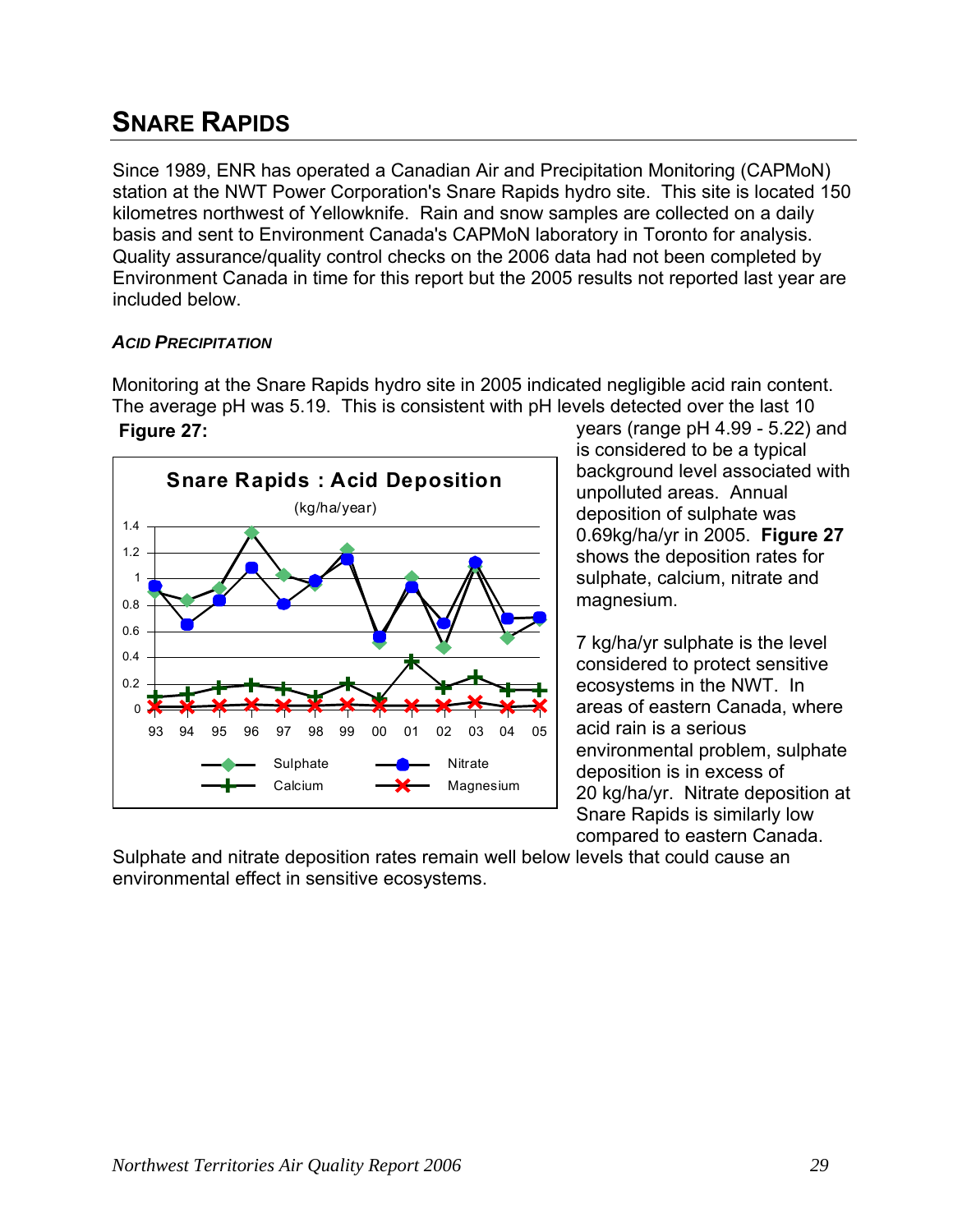### <span id="page-29-0"></span>**DARING LAKE SEASONAL PARTICULATE**

In summer of 2006, the short-term seasonal particulate monitoring program continued at the NWT Tundra Ecological Research Station located at Daring Lake. The program was a follow up to the  $PM_{10}$  monitoring program undertaken in summer of 2002 and the PM<sub>2.5</sub> monitoring program in 2003, 2004 and 2005. The monitoring program in 2006 continued the focus on the finer portion of particulate  $PM<sub>2.5</sub>$ . As in the previous four years, a battery operated Mini-Partisol particulate sampler and solar panel were set up to gather information on background concentrations of particulate in the barren lands. The 2006 sampling program began on June 21st and finished on August 20th. The solar-powered system ran without incident in 2006.

to bug fragments on the filters. The overall concentrations were similar to last year, ranging from 0 to 5 $\mu$ g/m<sup>3</sup>. The 2006 results were typical of background levels and were not influenced by forest fires as in previous years . A total of 18, 24-hour samples were obtained. Two samples had to be invalidated due

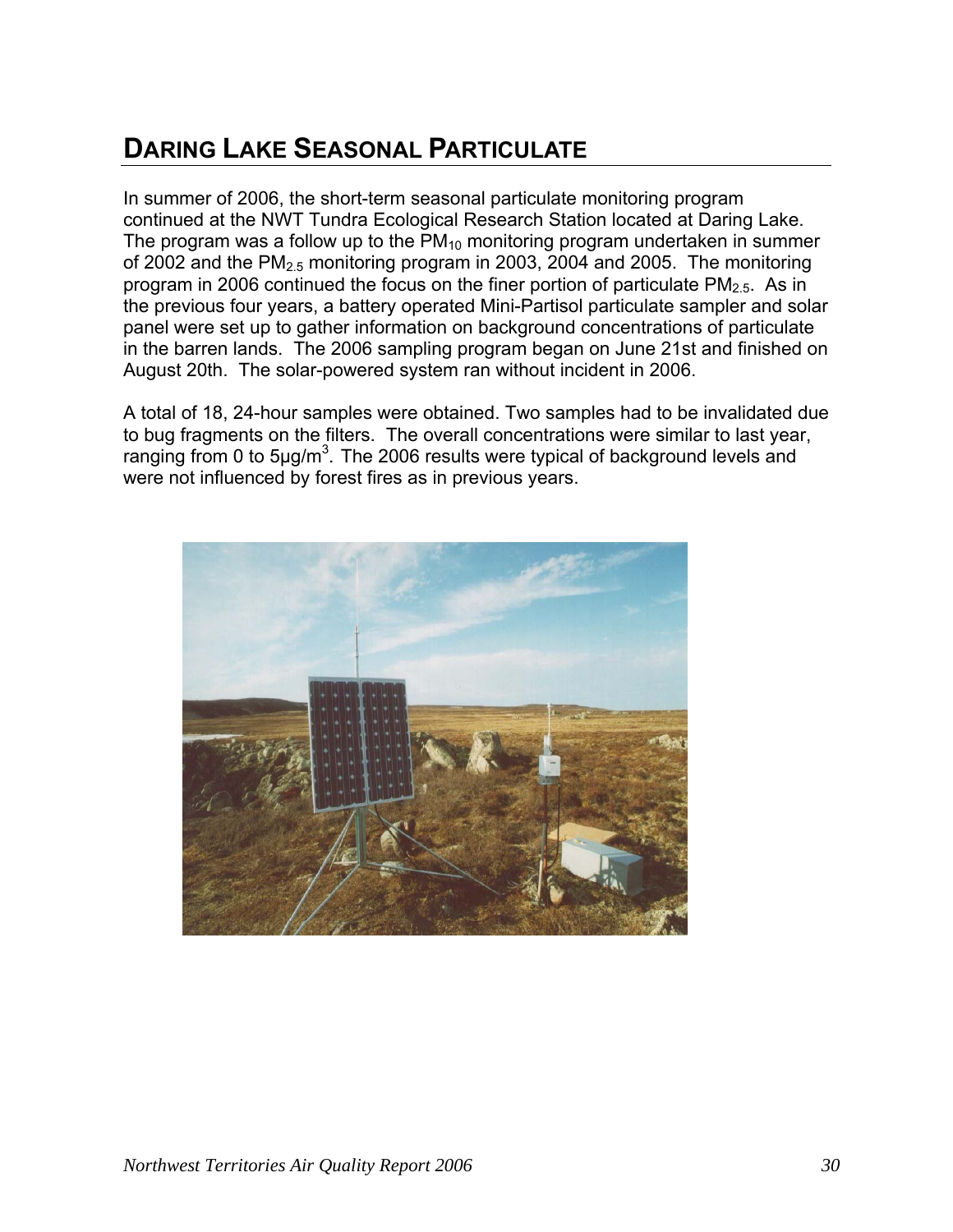### <span id="page-30-0"></span>**APPENDICES**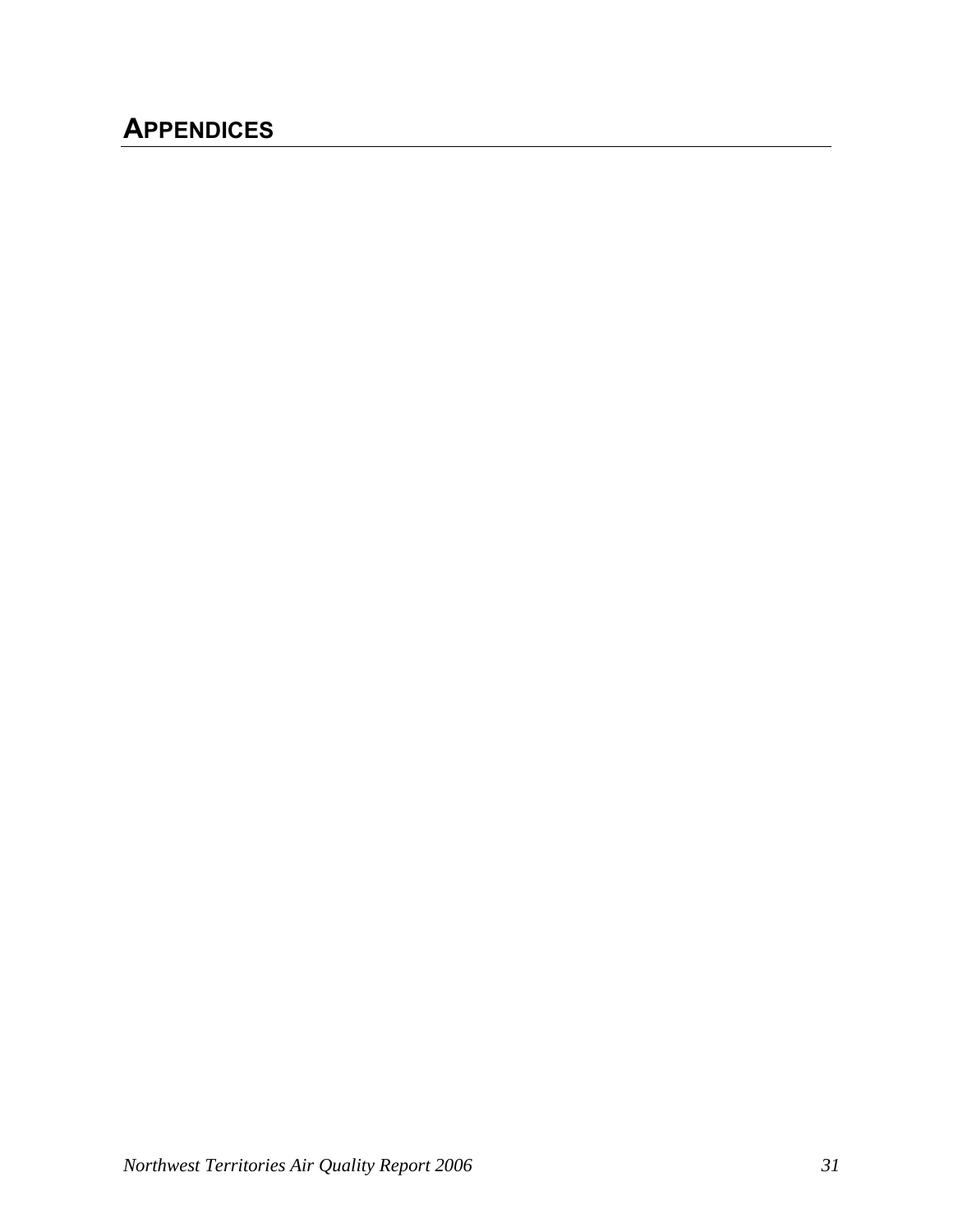### <span id="page-31-0"></span>**APPENDIX A: MONITORING HISTORY**

|      | <b>History of Air Quality Monitoring in the Northwest Territories</b>                                                                                                                                                                                                                                                                                                                                                                                                                                                                                                                                                                                                                                                                                                                                                                                                                                                                                                                                                                                                                                                                                                                                                              |
|------|------------------------------------------------------------------------------------------------------------------------------------------------------------------------------------------------------------------------------------------------------------------------------------------------------------------------------------------------------------------------------------------------------------------------------------------------------------------------------------------------------------------------------------------------------------------------------------------------------------------------------------------------------------------------------------------------------------------------------------------------------------------------------------------------------------------------------------------------------------------------------------------------------------------------------------------------------------------------------------------------------------------------------------------------------------------------------------------------------------------------------------------------------------------------------------------------------------------------------------|
| 1974 | Government of the NWT starts monitoring air quality in<br>$\bullet$<br>Yellowknife with the installation of a high-volume air sampler at<br>the Post Office site.                                                                                                                                                                                                                                                                                                                                                                                                                                                                                                                                                                                                                                                                                                                                                                                                                                                                                                                                                                                                                                                                  |
| 1989 | Monitoring of acid precipitation at the Snare Rapids hydro-electric<br>٠<br>site begins.                                                                                                                                                                                                                                                                                                                                                                                                                                                                                                                                                                                                                                                                                                                                                                                                                                                                                                                                                                                                                                                                                                                                           |
| 1992 | SO <sub>2</sub> analyzer installed at the City Hall site.<br>$\bullet$                                                                                                                                                                                                                                                                                                                                                                                                                                                                                                                                                                                                                                                                                                                                                                                                                                                                                                                                                                                                                                                                                                                                                             |
| 1997 | SO <sub>2</sub> monitoring in N'dilo begins and continues until 2000.<br>$\bullet$                                                                                                                                                                                                                                                                                                                                                                                                                                                                                                                                                                                                                                                                                                                                                                                                                                                                                                                                                                                                                                                                                                                                                 |
| 1998 | $O3$ analyzer added in Yellowknife to the City Hall site.<br>$\bullet$                                                                                                                                                                                                                                                                                                                                                                                                                                                                                                                                                                                                                                                                                                                                                                                                                                                                                                                                                                                                                                                                                                                                                             |
| 2000 | A $SO2$ analyzer was installed in the ENR building in Fort Liard in<br>$\bullet$<br>March followed by a $H_2S$ analyzer in October.                                                                                                                                                                                                                                                                                                                                                                                                                                                                                                                                                                                                                                                                                                                                                                                                                                                                                                                                                                                                                                                                                                |
| 2002 | Daring Lake summer sampling of PM <sub>10</sub> at Daring Lake begins.<br>$\bullet$<br>City Hall SO <sub>2</sub> analyzer relocated to new air monitoring trailer<br>located at Sir John Franklin High School.                                                                                                                                                                                                                                                                                                                                                                                                                                                                                                                                                                                                                                                                                                                                                                                                                                                                                                                                                                                                                     |
| 2003 | Daring Lake summer sampling of PM <sub>2.5</sub> begins (the same<br>$\bullet$<br>sampler is used for $PM_{10}$ and $PM_{2.5}$ monitoring)<br>Air monitoring trailers are installed in Inuvik, Norman Wells and<br>$\bullet$<br>Fort Liard.<br>CO and $NOx$ analyzers added to the Yellowknife station as well<br>$\bullet$<br>as a continuous fine particulate sampler ( $PM2.5$ ).<br>Norman Wells station monitors $SO_2$ and $H_2S$ .<br>$\bullet$<br>Inuvik station monitors $SO_2$ , H <sub>2</sub> S, NO <sub>x</sub> , and PM <sub>2.5</sub> .<br>$\bullet$<br>Fort Liard station monitors $SO_2$ and $H_2S$ . A PM <sub>2.5</sub> sampler is<br>installed late in the year.<br>The $O_3$ analyzer that was operating at the City Hall location was<br>$\bullet$<br>relocated to the new Sir John Franklin Yellowknife station.<br>ENR initiates the upgrade of the Data Acquisition System moving<br>to a specialized air monitoring system, which will allow more<br>efficient and quality controlled data collection.<br>Continuous $PM_{2.5}$ samplers are installed in Inuvik and Fort Liard.<br>$\bullet$<br>A second high-volume sampler is installed at the Sir John<br>$\bullet$<br>Franklin Yellowknife station. |
| 2004 | PM <sub>2.5</sub> sampler is installed in Norman Wells.<br>$\bullet$<br>Data Acquisition System (DAS) is significantly upgraded. New<br>$\bullet$<br>components are installed inside the stations and a new data<br>management, analysis and reporting system is brought on-line.                                                                                                                                                                                                                                                                                                                                                                                                                                                                                                                                                                                                                                                                                                                                                                                                                                                                                                                                                  |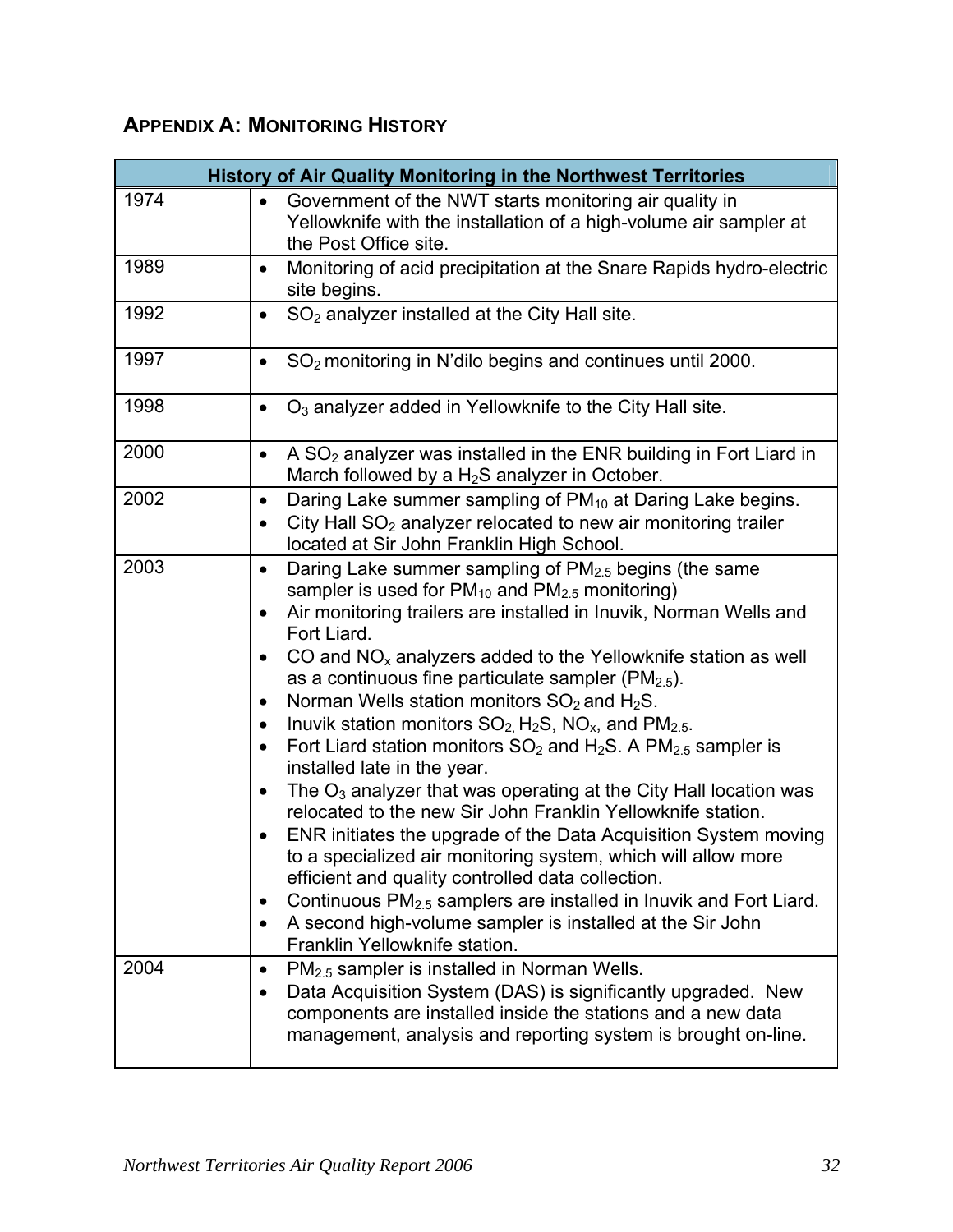|      | History of Air Quality Monitoring in the Northwest Territories (cont.)                                                                                                                                                                                                                                                                                                                                                                                                                                                                                                                                                                                                                                                                                                                                                                                                                                                                                                                                          |
|------|-----------------------------------------------------------------------------------------------------------------------------------------------------------------------------------------------------------------------------------------------------------------------------------------------------------------------------------------------------------------------------------------------------------------------------------------------------------------------------------------------------------------------------------------------------------------------------------------------------------------------------------------------------------------------------------------------------------------------------------------------------------------------------------------------------------------------------------------------------------------------------------------------------------------------------------------------------------------------------------------------------------------|
| 2005 | $NOx$ analyzer is installed in March at the Fort Liard station.<br>$O_3$ and NO <sub>x</sub> analyzers are installed at the Norman Wells station<br>in April.<br>$O3$ analyzer purchased by Environment Canada (Yellowknife<br>office) is installed at the Inuvik station in April.<br>Due to years of significant data loss caused by extreme cold, the<br>$\bullet$<br>Partisol Dichotomous fine particulate sampler at the Post office<br>station in Yellowknife is relocated indoors at the Sir John Franklin<br>station.<br>The Yellowknife Post Office station is officially closed after the<br>$\bullet$<br>last TSP sample ran on December 6 <sup>th</sup> , 2005.<br>Development of an Air Quality web site begins. The web site will<br>$\bullet$<br>link with the data management, analysis and reporting system to<br>provide public access to air quality data for each monitoring<br>location. Access to archived data will also be available by<br>querying the database using web-based tools. |
| 2006 | Yellowknife - A BAM Particulate Matter (PM <sub>10</sub> ) monitor was<br>$\bullet$<br>installed and began collecting data in April.<br>Inuvik - A BAM Particulate Matter ( $PM_{10}$ ) monitor was installed<br>$\bullet$<br>and began collecting data in October.<br>The Air Quality Monitoring Network web site was officially<br>$\bullet$<br>released.                                                                                                                                                                                                                                                                                                                                                                                                                                                                                                                                                                                                                                                     |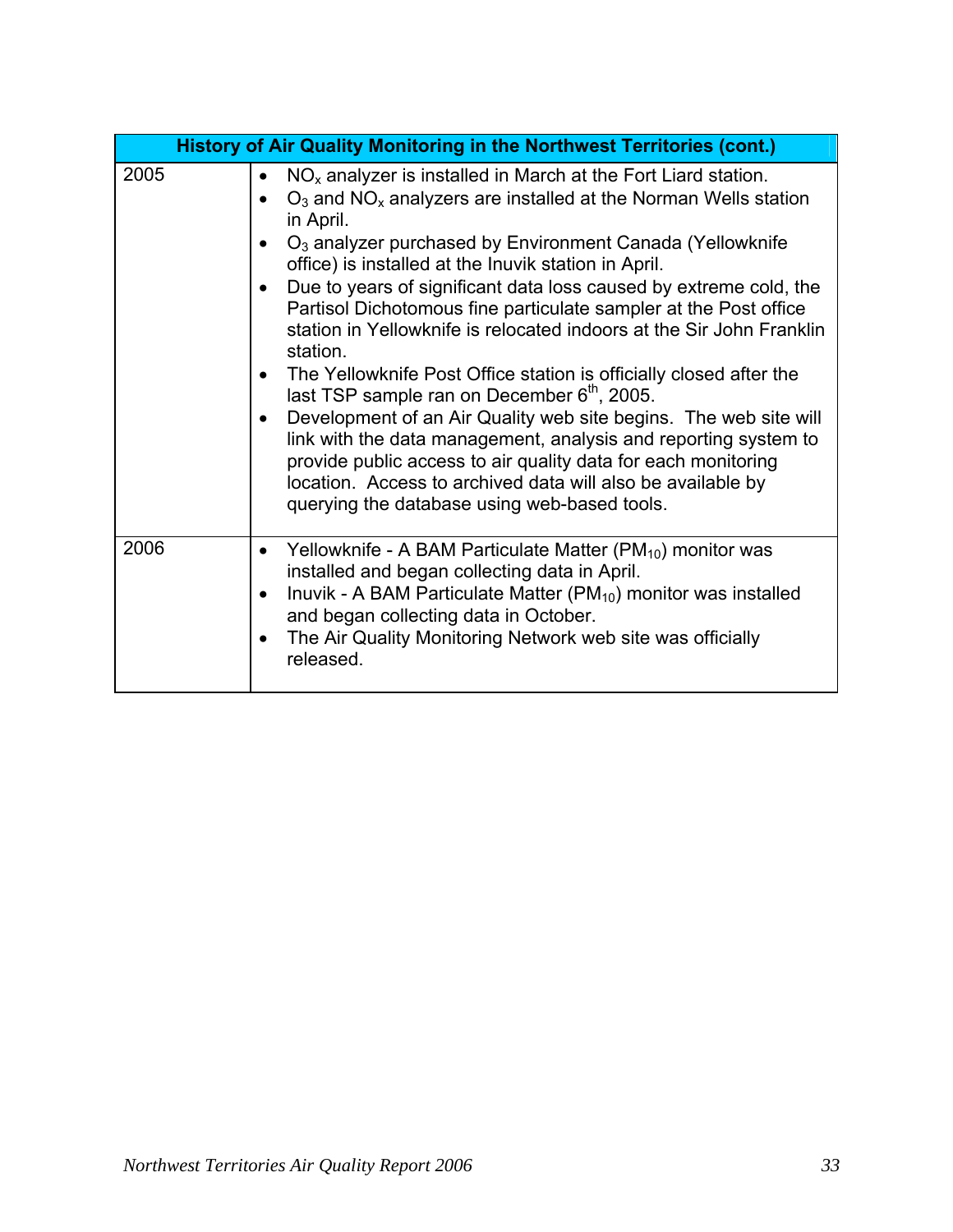#### <span id="page-33-0"></span>**APPENDIX B: AIR POLLUTANTS**

The NWT air quality monitoring network tracks a number of different air pollutants. With the exception of arsenic and  $H_2S$ , these pollutants are known as Criteria Air Contaminants (CAC's). They repres ent the gases and compounds most often affecting community air quality and targeted by monitoring programs.

Arsenic is monit ored in Yellowknife due to its association with metal ore roasting operations in the past and an ongoing concern during remediation work currently being undertaken at the former industrial sites.

 $H<sub>2</sub>S$  is monitored at the air quality stations in Inuvik, Norman Wells and Fort Liard due to its association with oil and gas development activities.

#### *TOTAL SUSPENDED P ARTICULATE (TSP)*

Total Suspended Particulate (TSP) is a general term for dust. TSP includes a wide variety of solid and liquid particles found floating in the air, with a size range of approximately 50 micrometers ( $\mu$ m) in diameter and smaller (a human hair is aesthetic impacts, it is the smaller particles contained within TSP that are of concern from a human health perspective (see Particulate Matter (PM<sub>2.5</sub>) and (PM<sub>10</sub>) later in section). Road dust, forest fires, mining activities and combustion products from vehicles, heating and electricity generation contribute to TSP levels. approximately 100 µm in diameter). While TSP can have environmental and

The NWT Ambient Air Quality Standard for TSP is  $120 \mu g/m<sup>3</sup>$ ) over a 24-hour period. The standard for the annual average is  $60 \mu g/m^3$  (geometric mean).

#### *ARSENIC*

Arsenic is present in the environment in a variety of forms. The most common form in air is the inorganic compound arsenic trioxide. Natural sources of airborne arsenic include volcanoes and windblown dust from arsenic rich soils, while industrial activities such as smelting and burning of coal account for most of the man-made sources. The vast majority of airborne arsenic is associated with dust and therefore analysis of TSP samples provides a good indication of arsenic concentrations.

There are no NWT standards for arsenic compounds. The World Health Organization (WHO) Air Quality Guidelines, (WHO, 2000), state that inhaling inorganic arsenic compounds can contribute to human development of cancer and there is no safe limit. It is, therefore, important to minimize exposure as much as possible, since the cancer risk increases with exposure to higher concentrations.

As the threshold for arsenic compounds has not been set, it is difficult to determine an acceptable level. Ontario continues to use a 24-hour Guideline of 0.3 $\mu$ g/m<sup>3</sup> for total arsenic based on general toxicity, but the World Health Organization (WHO)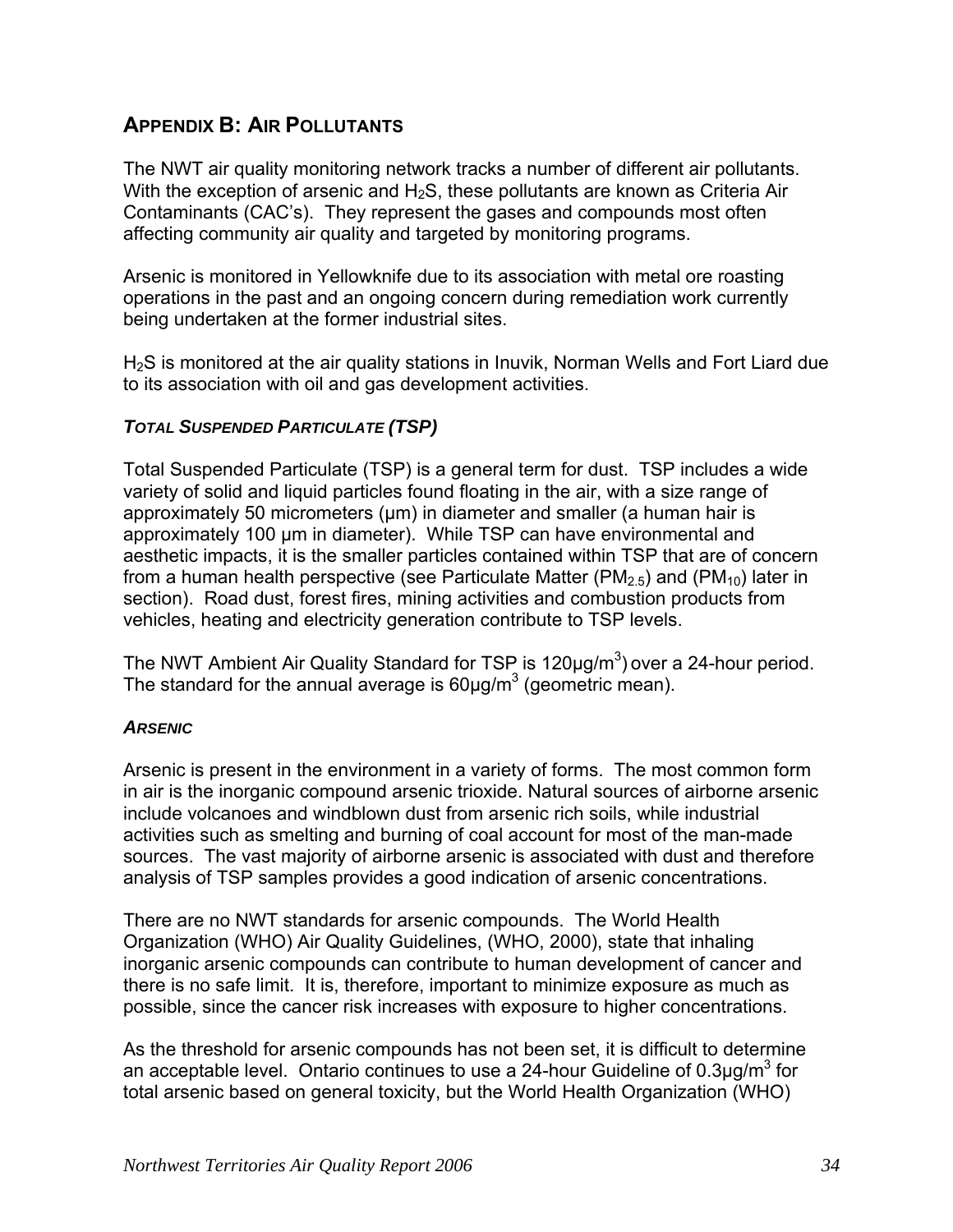<span id="page-34-0"></span>suggest that a lifetime risk estimate approach should be used for assessment purposes. The WHO has calculated the following lifetime risk estimates of contracting cancer due to exposure to varying concentrations of arsenic in air:

0.00066 $\mu$ g/ m<sup>3</sup> results in a theoretical risk of one person in 1,000,000 0.066 $\mu$ g/ m<sup>3</sup> results in a theoretical risk of one person in 10,000  $0.0066\mu$ g/ m<sup>3</sup> results in a theoretical risk of one person in 100,000

10,000 people, a lifetime exposure to an arsenic concentration of 0.066 $\mu$ g/ m<sup>3</sup> could theoretically result in one person contracting cancer. The Ontario Guideline provides but the WHO approach is probably more applicable given the longer-term health risks associated with arsenic exposure. In simple terms, the above estimates indicate, for example, that in a population of a useful comparison for assessment of short-term (24-hour) arsenic measurements

#### PARTICULATE MATTER (PM<sub>2.5</sub>) AND (PM<sub>10</sub>)

A sub-portion of TSP, these very small particulates are named for the diameter size of the particles contained within each group –  $PM_{10}$  contains particles with a diameter of 10 microns (1 millionth of a metre) or less, while  $PM_{2.5}$  (a sub-portion of  $PM_{10}$ ) including aggravation of existing pulmonary and cardiovascular disease. Generally, the smaller the particle, the greater the penetration into the lung and the greater the associated health risk. contains particles with a diameter of 2.5 microns or less. The significance of these microscopic particles is that they are inhalable and associated with health effects

Sources of inhalable particulates include road dust and wind blown soil, which make up the majority of the PM<sub>10</sub> particles. Particles in the PM<sub>2.5</sub> size range primarily result from combustion of fossil fuels for industrial activities, commercial and residential heating, as well as vehicle emissions, forest fire smoke and chemical reactions between other gases emitted to the air.

The national Canada-wide Standards (CWS) process has set an acceptable limit for the NWT Environmental Protection Act as the NWT Ambient Air Quality Standard for PM<sub>2.5</sub>. Several Canadian jurisdictions (e.g. BC, Ontario, Newfoundland and Labrador) have adopted a PM<sub>10</sub> concentration of 50µg/m<sup>3</sup> (24-hour average) as an  $PM_{2.5}$  but has not yet established a limit for  $PM_{10}$ . The CWS 24-hour average acceptable limit for PM<sub>2.5</sub> is 30µg/m<sup>3</sup> and this concentration has been adopted under acceptable limit.

#### *SULPHUR DIOXIDE (SO2)*

 $SO<sub>2</sub>$  is a colourless gas, with a pungent odour at elevated concentrations, which can have negative effects on human and environmental health. Certain types of vegetation (especially lichens) are very sensitive to  $SO_2$  impacts.  $SO_2$  also plays a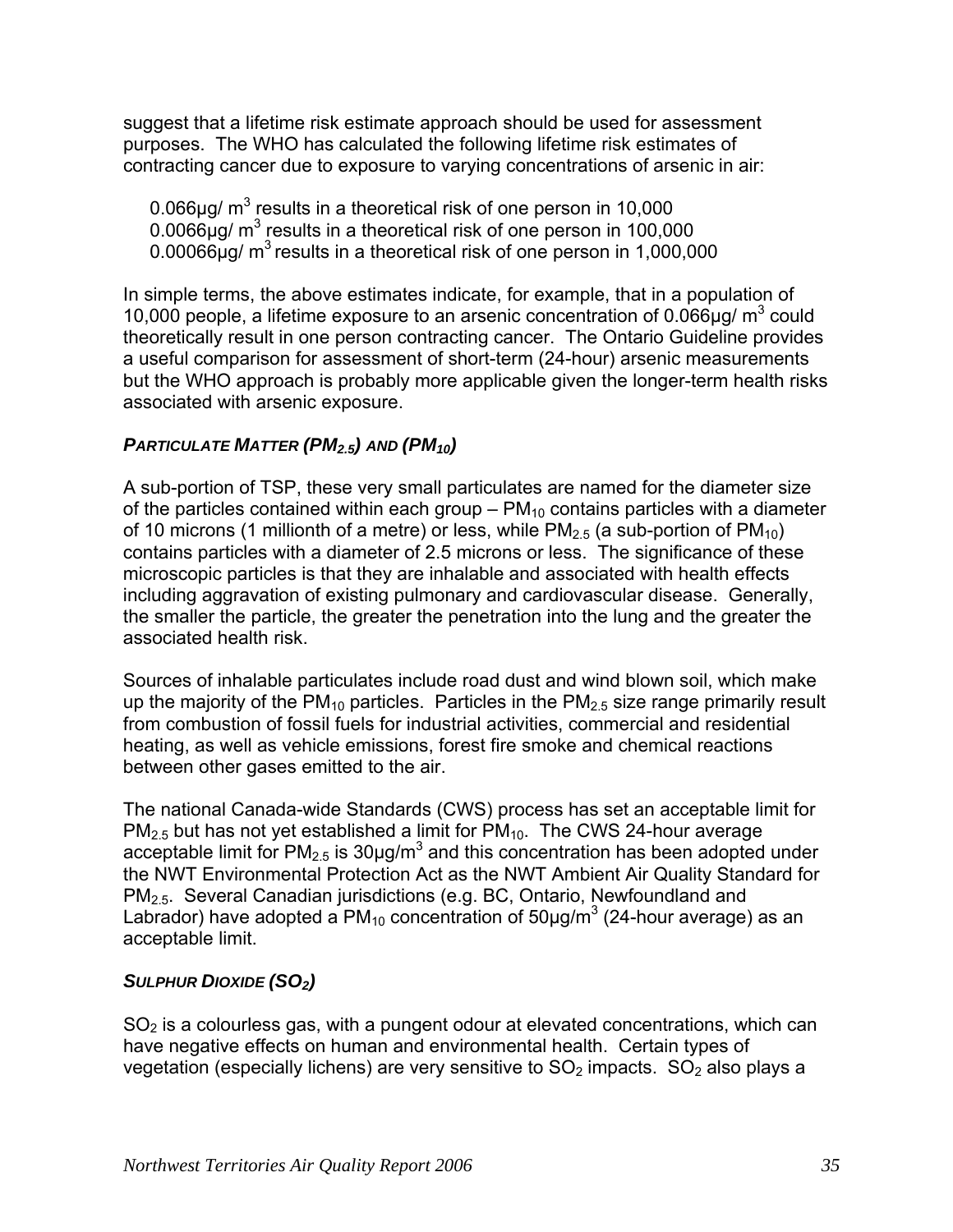<span id="page-35-0"></span>role in acid deposition and formation of secondary fine particulate through chem ical reactions with other pollutants in the air.

There are some natural sources of  $SO_2$  in ambient air (forest fires, volcanoes) but human activity is the major source. Emissions of  $SO<sub>2</sub>$  primarily result from the burning of fossil fuels containing sulphur. Sources include natural gas processing plants, gas plant flares and oil refineries, metal ore smelting, power generating plants and commercial or residential heating.

The NWT Ambient Air Quality Standards for SO<sub>2</sub> are 450  $\mu$ g/m<sup>3</sup> (1-hour average), 150  $\mu$ g/m<sup>3</sup> (24-hour average) and 30  $\mu$ g/m<sup>3</sup> (annual average).

#### *HYDROGEN SULPHIDE (H2S)*

Hydrogen sulphide  $(H<sub>2</sub>S)$  is a colourless gas with a characteristic rotten egg odour. At high concentrations (parts per million range), it can be toxic, but typical ambient (outdoor) concentrations, even in areas impacted by industrial sources, tend to fall in the parts per billion (ppb) range. However, due to its low odour threshold, the presence of H2S can be offensive and it has been associated with eye irritation and triggering feelings of nausea in sensitive individuals.

Industrial sources include oil and gas extraction, petroleum refining, sewage treatment facilities and pulp and paper mills. Natural sources include sulphur hot springs, swamps and sloughs which release  $H_2S$  as a by-product of organic decomposition.

There are no NWT standards for  $H_2S$ . The Alberta Ambient Air Quality Objectives provide an hourly limit of 14µg/m<sup>3</sup> (or 10ppb) and a 24-hour limit of 4µg/m<sup>3</sup> (or 3ppb), based on avoidance of odour.

#### *NITROGEN OXIDES (NO X)*

oxide (NO) and nitrogen dioxide (NO<sub>2</sub>). Emissions of both NO and NO<sub>2</sub> results from is a colourless and odourless gas, whereas  $NO<sub>2</sub>$  is a reddish-brown colour with a gases and, at elevated concentrations, is associated with both acute and chronic respiratory effects. Both gases play a role in the atmospheric reactions resulting in acid deposition and secondary pollutant formation (i.e.  $O_3$  and fine particulate). Nitrogen oxides  $(NO_x)$  consist of a mixture of nitrogen based gases, primarily nitric the high temperature combustion of fossil fuels. The predominant emission is NO which then rapidly converts to  $NO<sub>2</sub>$  through chemical reaction in the atmosphere. NO pungent, irritating odour.  $NO<sub>2</sub>$  is considered the more toxic and irritating of the two

has focused on this gas, rather than NO or total  $NO<sub>x</sub>$ . There are no NWT standards 200μg/m<sup>3</sup> (24-hour average) and 60μg/m<sup>3</sup> (annual average). Because of the greater health effects of  $NO<sub>2</sub>$ , development of air quality standards for NO<sub>2</sub> but the national standards provide values of 400µg/m<sup>3</sup> (1-hour average),  $300 \mu s/m^3$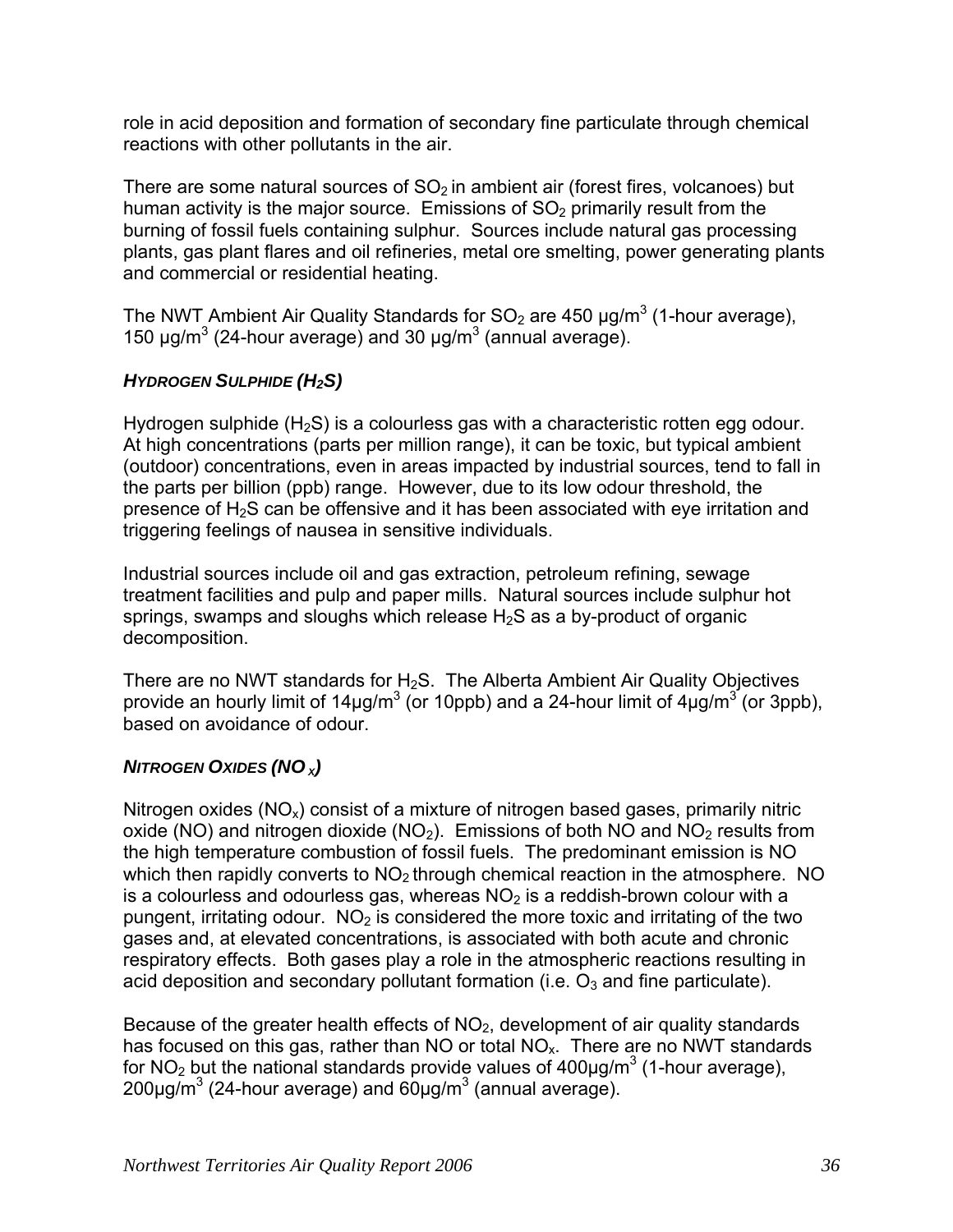#### <span id="page-36-0"></span>*GROUND LEVEL OZONE (O3)*

Ground level ozone  $(O_3)$  should not be confused with stratospheric  $O_3$  which occurs at much higher elevations and forms a shield which protects life on the planet fr om the suns harmful ultraviolet radiation. The gas is the same but at ground level  $\mathrm{O}_3$  is concerns, environmental impacts and property damage.  $O_3$  is a highly reactive gas and is defined as a secondary pollutant. It is not emitted in large quantities from any source but is formed through a series of complex chemical reactions involving other pollutants called precursors (e.g.  $NO_x$  and volatile organic compounds or VOCs) in the presence of sunlight. regarded as undesirable due to its association with a variety of human health

The national standards provide a Maximum Acceptable Level of 160µg/m $^3$  for O $_3$ set an acceptable limit of 65ppb or 127 $\mu$ g/m<sup>3</sup> based on an 8-hour average. The CWS based on a 1-hour average. The Canada-wide Standards (CWS) process has also 8-hour limit has been adopted under the NWT *Environmental Protection Act* as the NWT Ambient Air Quality Standard for  $O<sub>3</sub>$ .

#### *CARBON MONOXIDE (CO)*

Carbon monoxide (CO) is a colourless, odourless and tasteless gas produced by the exhaust especially in cities with heavy traffic congestion. Other sources include industrial processes and fuel combustion for building heating. One natural source is wildfires. incomplete combustion of fuels containing carbon. The primary source is vehicle

CO affects humans and animals by interfering with the ability of the blood to transport oxygen around the body.

There are no NWT standards for CO but the most stringent national standards provide a value of 15mg/m<sup>3</sup> (1-hour average) and 6mg/m<sup>3</sup> (8-hour average). CO values are reported in mg/m<sup>3</sup> as opposed to other gaseous pollutants which are reported in  $\mu$ g/m<sup>3</sup>.

#### *ACID DEPOSITION*

seven indicates neutral, values less than seven indicate acidic conditions and values acidic—around pH5.6— due to the presence of naturally occurring concentrations of carbon dioxide, and minor amounts of sulphate and nitrate ions. The introduction of compounds in the atmosphere—often in areas far removed from the original emission sources. The removal of these sulphur and nitrogen compounds through Acidity in precipitation is measured in pH units on a scale of 0 to 14. A value of greater than seven indicate alkaline conditions. Even clean precipitation is slightly sulphur dioxide and nitrogen oxide emissions from combustion of fossil fuels for industrial, commercial and individual activities can result in an increase in acidic